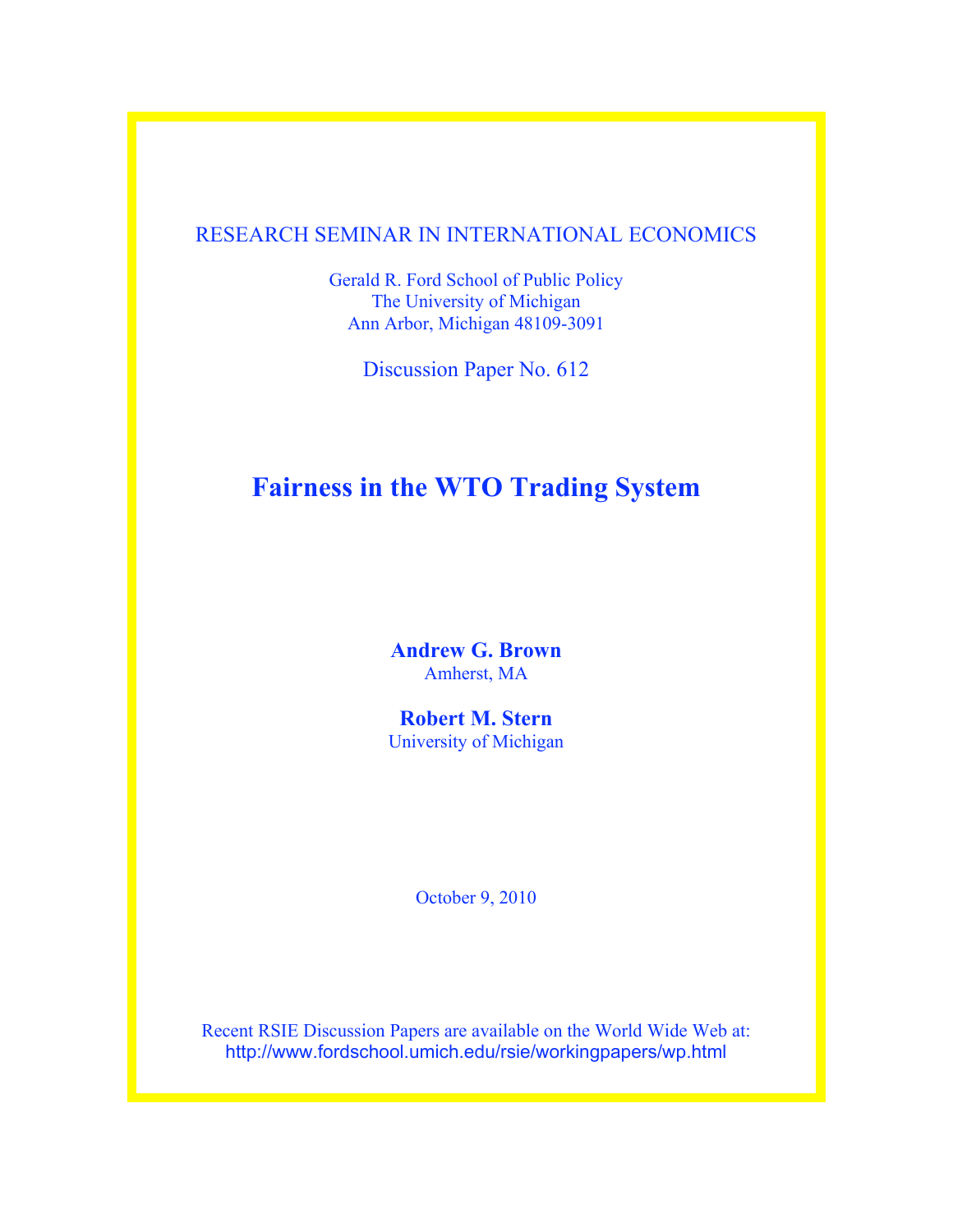# **Fairness in the WTO Trading System**

#### **Andrew G. Brown, Amherst, MA and Robert M. Stern, University of Michigan**

#### **Abstract**

We first provide a brief critique of the utilitarian principle as a guide to fairness in the world trading system. We then turn to the alternative conception of fairness in terms of economic equity, exploring the meaning of its two components: equality of opportunity and distributive justice. We thereafter proceed to discuss the conditions of autonomy and reciprocity that have to be met in order to realize greater fairness in multilateral trade negotiations. Next, we comment on aspects of procedural justice that are necessary for the functioning of a fair trading system. Finally, we conclude with an overall assessment of the considerations of the fairness achieved in the Uruguay Round multilateral negotiations.

To be published in Amrita Narlikar, Martin J. Daunton, and Robert M. Stern (eds.), *The Oxford Handbook on the World Trade Organization.* 

Keywords: Fairness, Equality of Opportunity, Distributive Justice, Global Trading System

JEL Classification: D63, F02, F10, F13

October 9, 2010

Address correspondence to:

Robert M. Stern Professor Emeritus of Economics and Public Policy University of Michigan

4248 Gilbert Street Oakland, CA 94611

E-Mail: rmstern@umich.edu Tel. 510-879-7733 http://www.umich.edu/~rmstern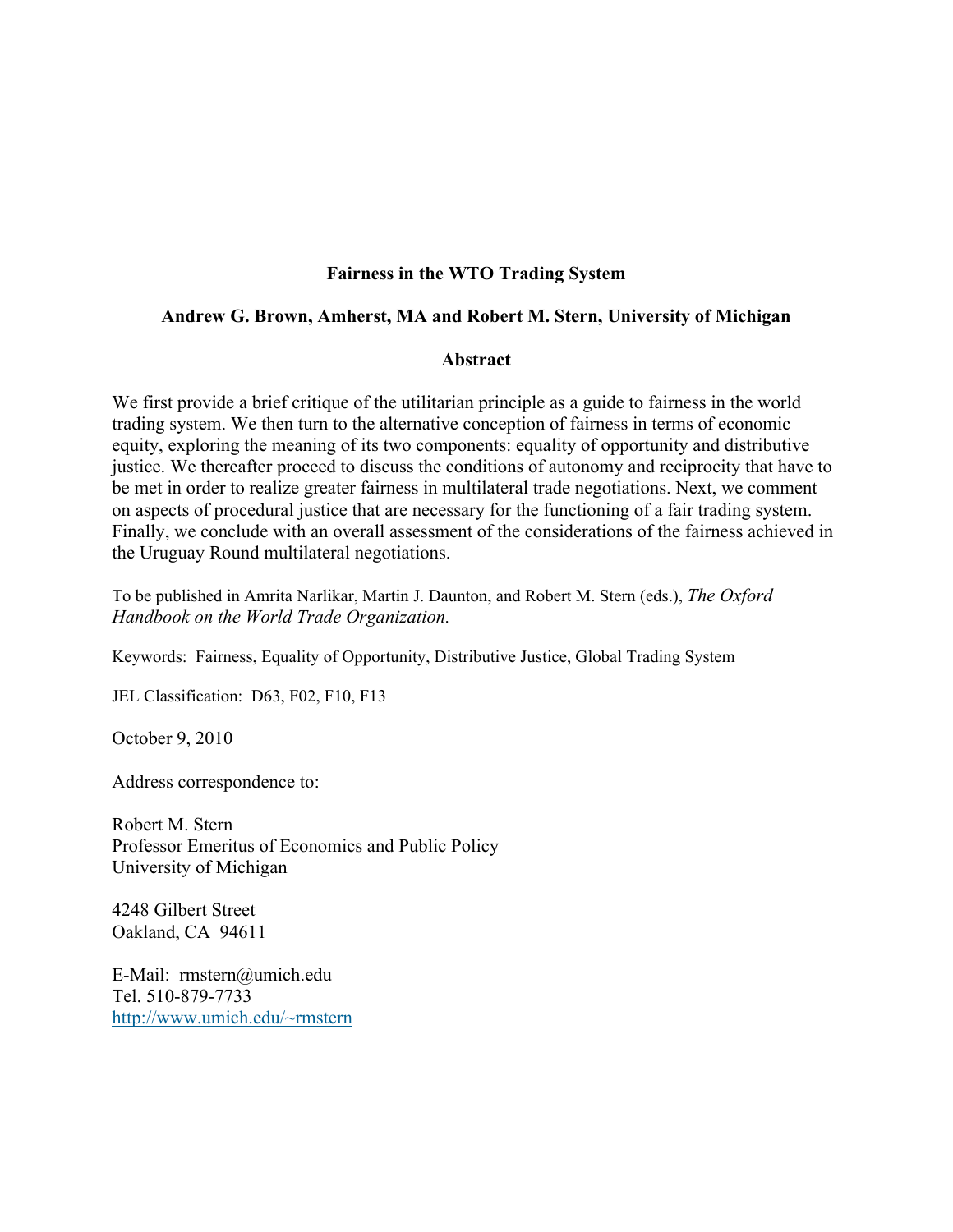**Chapter \_\_\_\_**

**Fairness in the WTO Trading System Andrew G. Brown and Robert M. Stern**

#### **I. Introduction**

In this chapter, we first comment on the fairness of the multilateral trading system as conducted under the rules and procedures of the World Trade Organization (WTO).<sup>1</sup> Having been dominated until quite recently by a small number of developed countries, the system has focused heavily on managing the conduct of trade relations among these countries. Ideas of fairness like nondiscrimination and national treatment have played a part in these relations and are woven into the system. However, with the great expansion in membership to include most developing countries, the distinctly different economic conditions of these countries have put the rules and procedures of the system under fresh scrutiny. There is more emphasis on the relevance of fairness in trade relations, but these relations also have to be understood in a broader, more global setting. However, discussion of the issue so far is lacking in coherence. What we attempt in this chapter is to offer a framework within which the fairness of the current system can be assessed.

As a first step, we should state what we understand by fairness. We do so in full recognition that there is no objective, universal definition to which all reasonable persons are likely to agree. We begin from a view of fairness espoused by philosophers since Kant and most recently by Sen (2009) that finds its roots in the impartiality with which we make judgments

<sup>&</sup>lt;sup>1</sup> The WTO came officially into existence on January 1, 1995, following the conclusion of the Uruguay Round (1986-1994) of multilateral trade negotiations. It subsumed the General Agreement on Tariffs and Trade (GATT), which was created after WWII and which provided the framework for seven rounds of multilateral trade negotiations from 1947 to the beginning of the Uruguay Round.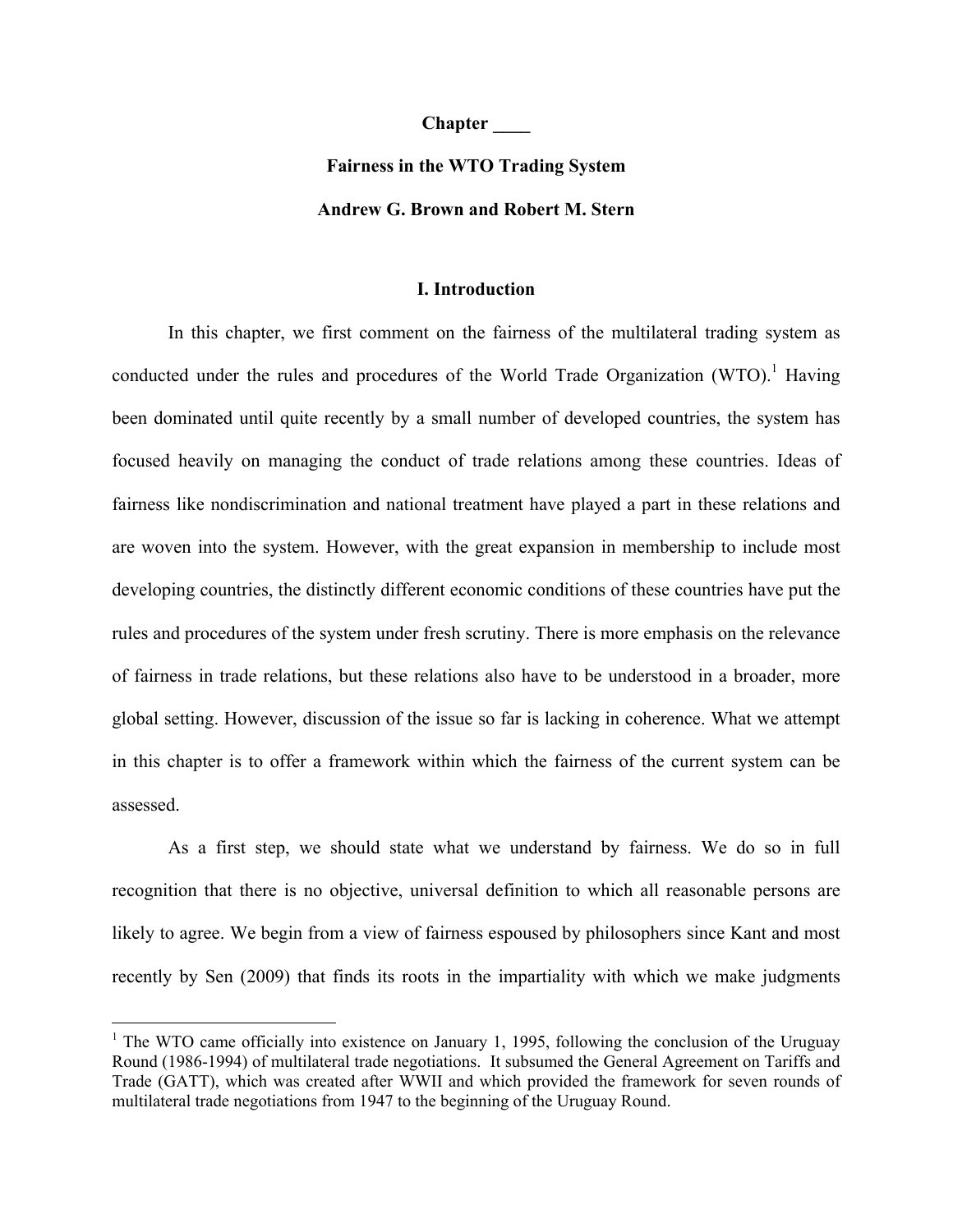about the distribution of rights and obligations, income and wealth, or other valued attributes. Impartiality demands that we put aside our own preferences or prejudices, and that we take account of the interests and concerns of others.<sup>2</sup> Arriving at an impartial judgment calls for a reasoned scrutiny of the evidence and arguments. However, as Sen (2009) has observed, the reasoning need not result in only one judgment. There is "a plurality of unbiased principles" that may inform the judgments of reasoning persons. Thus, in the present context of the multilateral trading system, there are two widely known underlying principles that vie with each other for primacy – the utilitarian principle and the principle of economic equity. The former is explicitly or implicitly favored by most mainstream economists, but we hew to the latter as the more persuasive and relevant. As discussed more fully later, we see economic equity as composed of two subsidiary principles: equality of opportunity and distributive justice.

Were the rules and procedures of the multilateral trading system the outcome of an impartial process, they could be declared to be fair (by some impartial standard). As we know, however, they have emerged from numerous rounds of negotiations among countries that not only have diverse interests but also differ greatly in bargaining power. However, because the system is based on voluntary cooperation, considerations of fairness have never been entirely absent from these negotiations (though neither have they been dominant).

It is through the successive rounds of negotiations that a fairer system can gradually be realized. If the initial position was unfair, then the rounds of negotiations, if fair in themselves,

<sup>&</sup>lt;sup>2</sup> Rawls (1971) realizes impartiality in his theory of justice as fairness by postulating an "original" position" in which participants decide on a system of justice before they know what their position in society will be.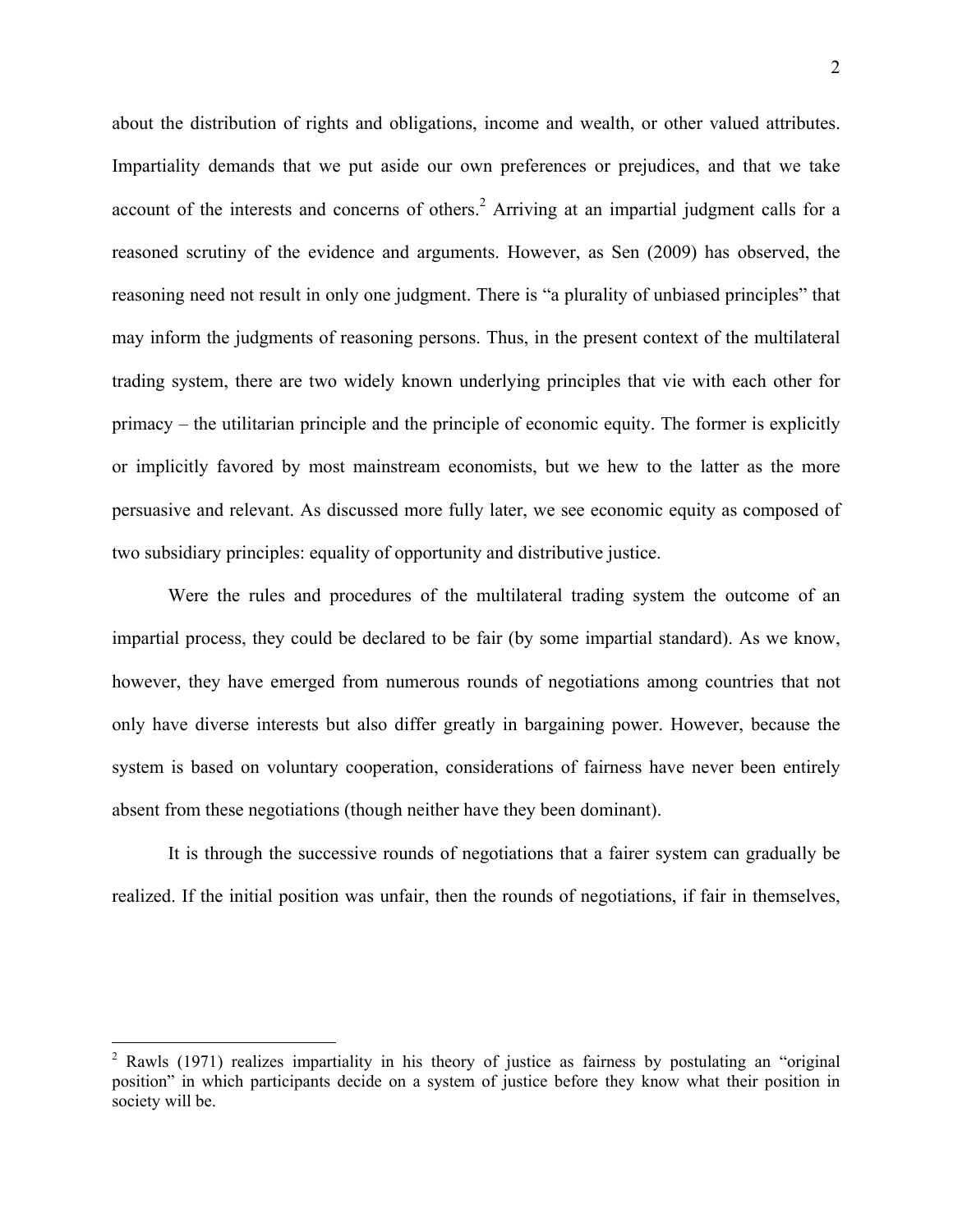should lessen the distortions and move the system toward greater fairness.<sup>3</sup> But what constitutes fair negotiations? Trade agreements reached through multilateral negotiations amount to binding contracts that confer certain rights and obligations on all the participating countries. The process of negotiation is critical for the fairness of the outcome. In principle, the extent to which participants respect each other's autonomy and engage willingly in the reciprocal exchange of benefits goes far toward defining the fairness of the process. As we know, however, and explore later, respect for autonomy and reciprocity is by no means always present.

We begin our discussion with a brief critique of the utilitarian principle as a guide to fairness in the world trading system. We then turn to the alternative of economic equity, exploring the meaning of its two components: equality of opportunity and distributive justice. We thereafter proceed to discuss the conditions of autonomy and reciprocity that have to be met in order to realize greater fairness in multilateral trade negotiations. Next, we comment briefly on aspects of procedural justice that are necessary for the functioning of a fair trading system. Finally, we conclude with a brief assessment of considerations of the fairness achieved in the Uruguay Round of multilateral trade negotiations.

### **II. The Utilitarian Principle as a Guide to Fairness**

The mainstream utilitarian principle applied to the trading system derives from the view of rational behavior as the maximization of utility. There is a tacit acceptance that the realization of a more efficient global economy can be a practically acceptable criterion of fairness. Greater efficiency is defined as a movement toward Pareto optimality and, in the context of international trade, that state is reached if no country can be made better off without some other country being

<sup>&</sup>lt;sup>3</sup> It may, however, leave some initial biases untouched because they are not part of the negotiating agenda. This, for instance, is what happened to agricultural tariffs and subsidies from the 1950s until the Uruguay Round in the 1990s.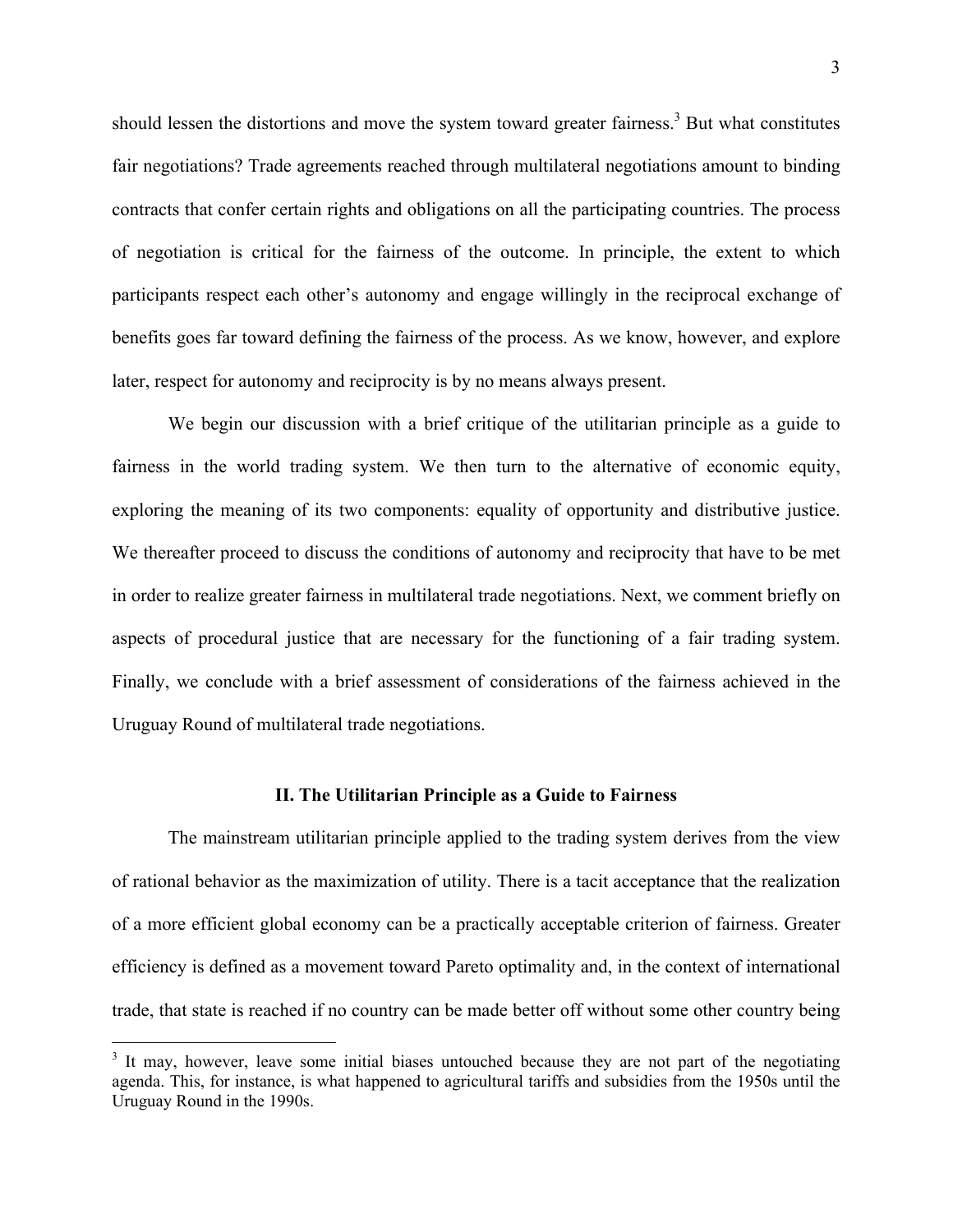made worse off. Even in that circumstance, if the losing country can be compensated by the gaining country while still leaving the latter better off, that qualifies as a gain in efficiency. This utilitarian view of fairness posits that, so long as no country suffers a net loss, there are no rational grounds for resisting measures to liberalize trade that benefit the global economy.

But in our view, this criterion has serious limitations as a basis for assessing fairness in the multilateral trading system. That is, the multilateral trading system consists of a set of agreements among trading partners that has evolved over the decades; and these agreements define how the governments of these countries will conduct themselves in their trade relations. It is thus a form of cooperation entered into by independent countries for their mutual advantage and is not necessarily compatible with the utilitarian principle, since all the participants in the system expect some benefit from their participation and none seek per se to maximize global welfare.

But even if we chose to disregard that independent countries cooperate to obtain mutual advantage, the utilitarian principle would be a poor guide to fairness. In practical application, the analysis is based on welfare maximization; it compares the initial situation with the final situation after the policy change has been put into effect and equilibrium has been restored. The difficulty here is that the initial situation is taken as given with respect to the existing distribution of income and wealth and the structure of institutions and policies that will reflect the inequities built into the system. Thus, for many emerging developing countries, a system of trade rules and procedures based on allocative efficiency may well seem unfair to them without consideration of the initial conditions. Strongly held differences of opinion on this issue therefore may limit the possibilities of agreement about the fairness of rules and procedures based on the efficiency criterion.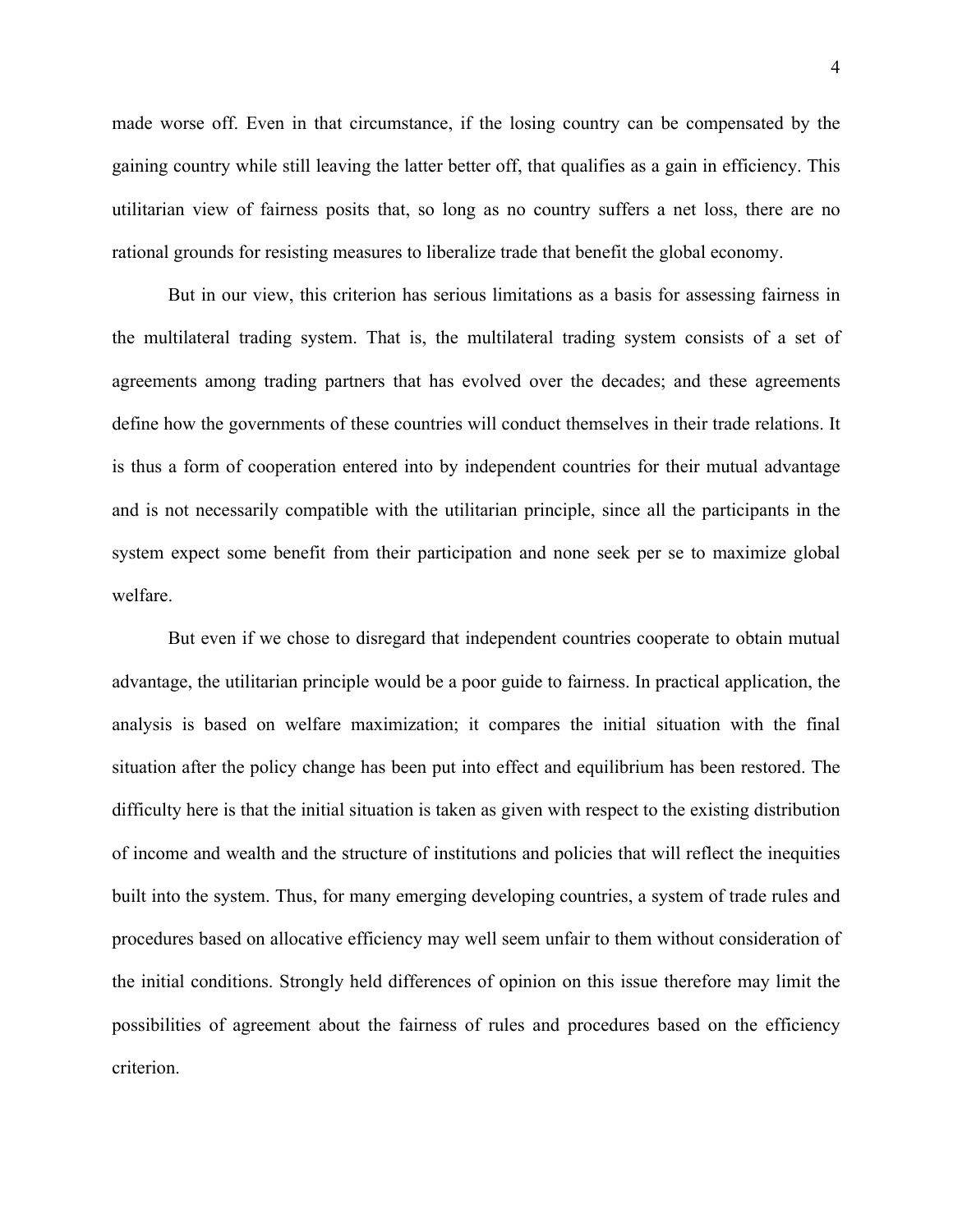The mainstream efficiency criterion has dominated much of the commentary on the multilateral trading system. Unfortunately, this viewpoint abstracts from the world of nation states that constitute the key actors in the WTO system. It does not conceive of the trading system as an evolving body of rules and procedures that nations have entered into to manage their relations in expectation of mutual advantage.

#### **III. Economic Equity as a Guide**

We favor economic equity as the relevant guiding principle in assessing the fairness of the trading system. It focuses on the distribution among nations of the rights and obligations that constitute the WTO trading system. As already stated, economic equity breaks down into two subsidiary, and related, principles – equality of opportunity and distributive justice. We first explore the meaning of equality of opportunity and thereafter consider how it needs to be qualified to take account of distributive justice.

# **Equality of Opportunity**

In some of its specific manifestations, such as nondiscrimination, national treatment and fair competition, the principle of equality of opportunity has a long history in trade relations. These norms or rules have evolved over time, being adapted to changing circumstances and being extended to cover a widening range of inter-governmental conduct. Their practical application has undoubtedly enhanced the fairness of the trading system

By ensuring that countries extend the same treatment to all their most favored trading partners, nondiscrimination has been of great importance in the evolution of the multilateral trading system. From the mid-19<sup>th</sup> century onward, adherence to nondiscrimination did much to lessen trade rivalries and to provide a foundation for multilateral trade cooperation. However,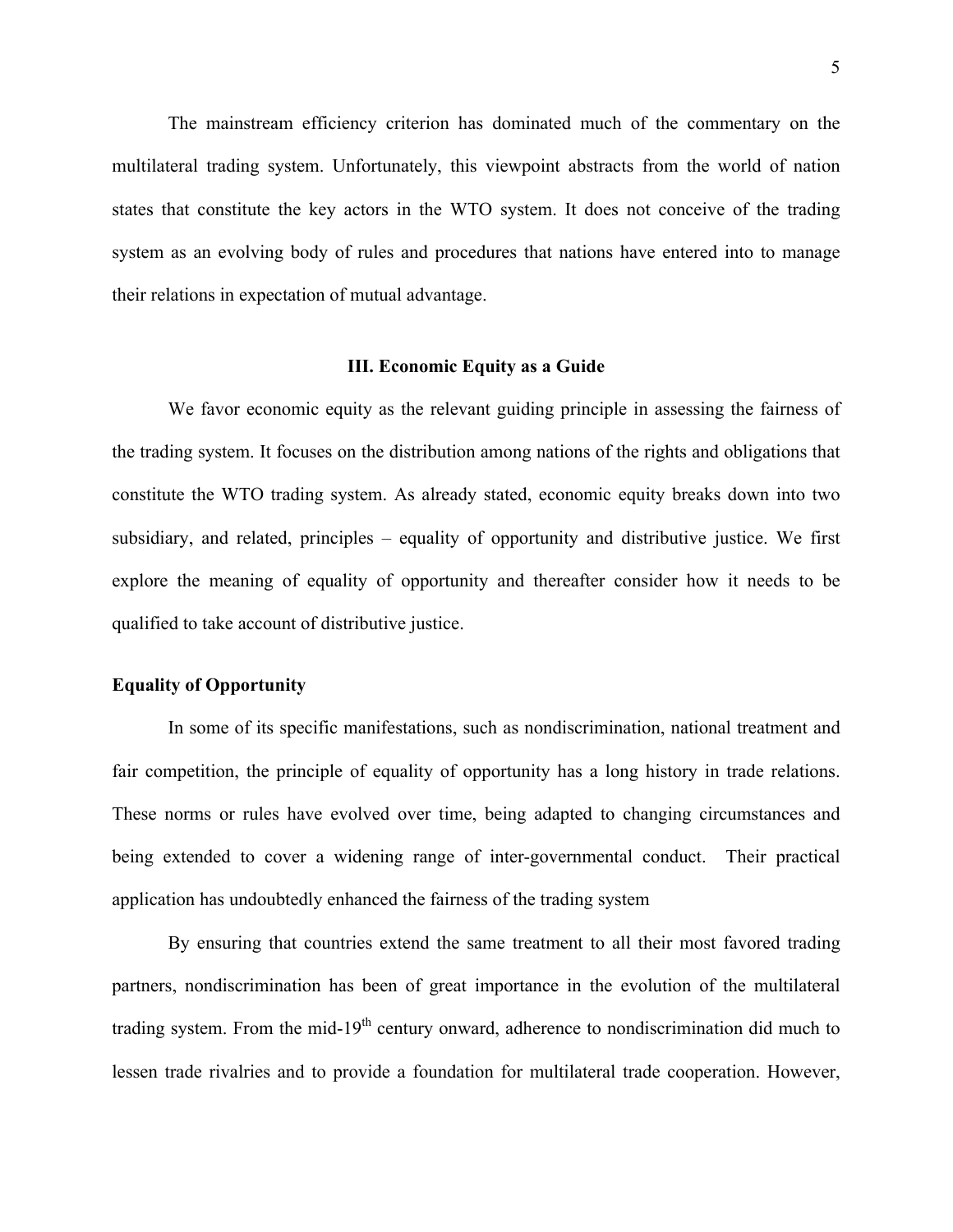while still an important principle of the GATT/WTO agreements, it has lost some of its practical significance in recent years as regional and bilateral free trade agreements have multiplied. Taken at face value, these agreements run counter to the whole idea of nondiscrimination and so detract from equality of opportunity. Through the trade diversion that they cause, these regional or bilateral agreements may penalize third countries in ways that, for them, are quite arbitrary. However, in recognition that political and trade relations among countries are not set in stone, the formation of customs unions (CUs) and free trade areas (FTAs) has long been accepted under the GATT/WTO agreements. Member countries are free to enter into these preferential arrangements without legally breaching the principle of non-discrimination. An intellectual defense of this formal inconsistency would be that this is a situation in which the principle of the greater good should override that of equality of opportunity. So long as the trade created by the CU or FTA is greater than the trade that is diverted, the world is better off. $4$  Still, harm is nonetheless done to individual third countries.<sup>5</sup> Worse, being negotiated outside the framework of the WTO disciplines and procedures, some FTAs reveal a deliberate disregard for the idea of fairness as understood in multilateral trading relations. When drawn up between a powerful country and a small and weak country (or countries), the former has not always resisted the temptation to impose conditions on the latter that would not be acceptable in less asymmetric multilateral negotiations. <sup>6</sup> The larger political reality, however, is that, since virtually every

<sup>&</sup>lt;sup>4</sup> While raising few objections to such regional agreements as the European Common Market or the North American Free Trade Agreement, most trade economists emphasize that the proliferation of FTAs is likely to have adverse effects because the tangle of differential tariffs and rules of origin would distort trade flows and diminish global efficiency.

 $<sup>5</sup>$  It is a fact, however, that affected third countries have quite often been able to take countermeasures –</sup> notably, negotiating their own FTAs – to lessen the damage.

<sup>&</sup>lt;sup>6</sup> For example, the conditions that the United States included in its FTAs with Chile and Singapore were intended to prevent these countries from resorting to controls over capital outflows even in the event of a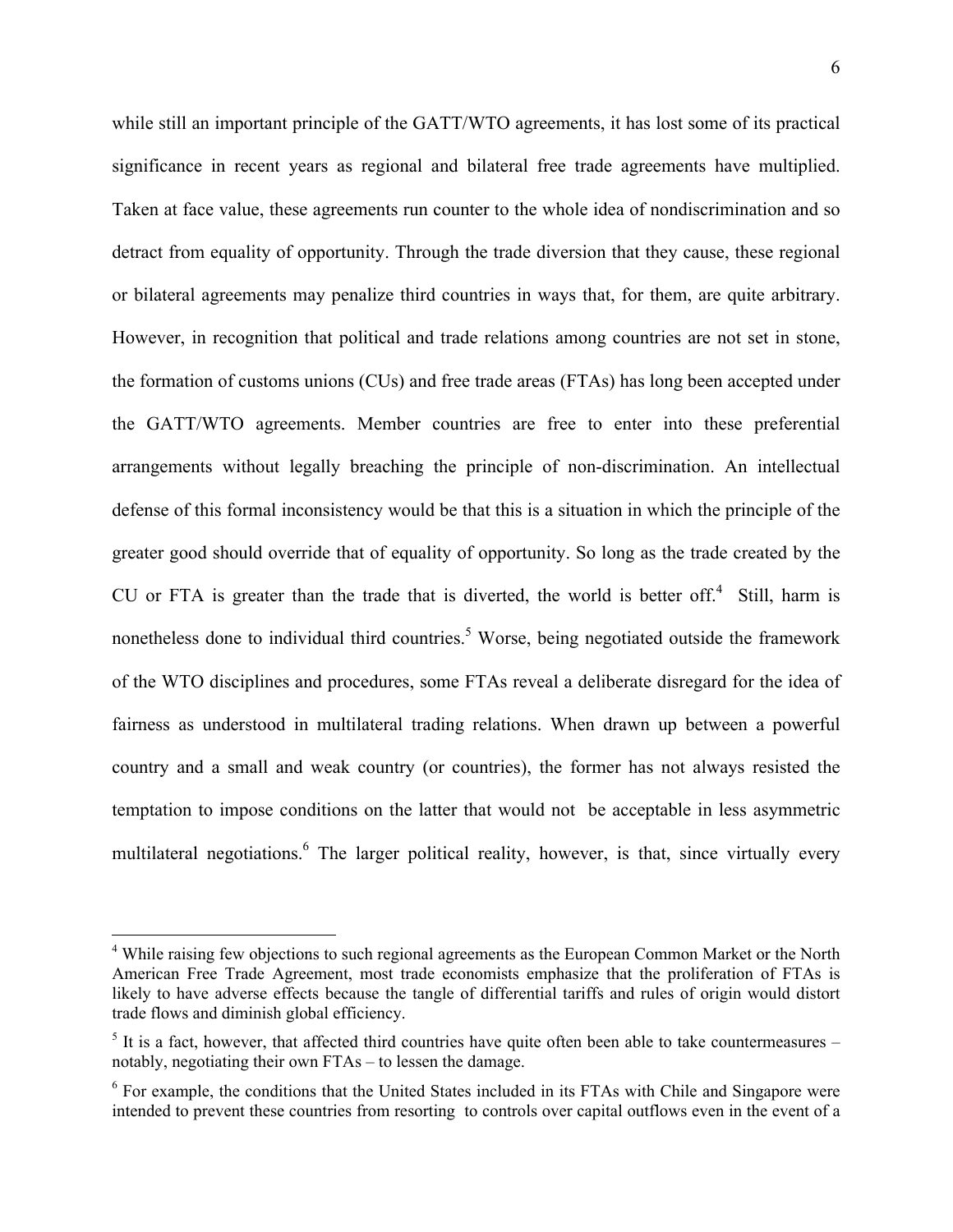nation state has entered into at least one FTA, very few voices have been raised denouncing such agreements as breaches of nondiscrimination.

National treatment, which is also embedded in the GATT/WTO rules, is another limited expression of the principle of equality of opportunity. National treatment has been closely associated with the negotiation of reductions in border barriers since countries have wanted assurances that concessions won in reducing these barriers would not be defeated by the use of discriminatory domestic measures. In recent decades, as border barriers have diminished and increasing attention given to the role of domestic regulations in impeding trade, scrutiny of national practices that might be deemed to be discriminatory has intensified. Indeed, a substantial number of the complaints brought to the WTO Dispute Settlement Body since its establishment in 1995 have turned around the question of national treatment.

Fair competition, though lacking the formal standing of nondiscrimination or national treatment, is another norm that has further extended the idea of equality of opportunity. Countries have wanted to be assured that their firms would be able to compete fairly with foreign enterprises, whether in foreign or domestic markets, and rules have been introduced to discipline the use by governments of particular measures that distort competition. A long-standing complaint, for instance, had been the use of subsidies that give foreign firms a competitive edge, and subsidy agreements now limit or prohibit the use of specific forms of subsidies.

At least since the initiation of the Uruguay Round in 1986, a decidedly more expansive view of equality of opportunity has come to permeate the discussion of multilateral trade relations. Equality of opportunity, at its extreme limit, would imply that the firms of different countries are able to have access to, and to do business in, each others' markets under the same

<u> 1989 - Andrea Stadt Britain, amerikansk politik (\* 1989)</u>

financial crisis. In other bilateral agreements, the United States has also insisted on the enforcement of stricter intellectual property rights than prevail under the WTO agreement.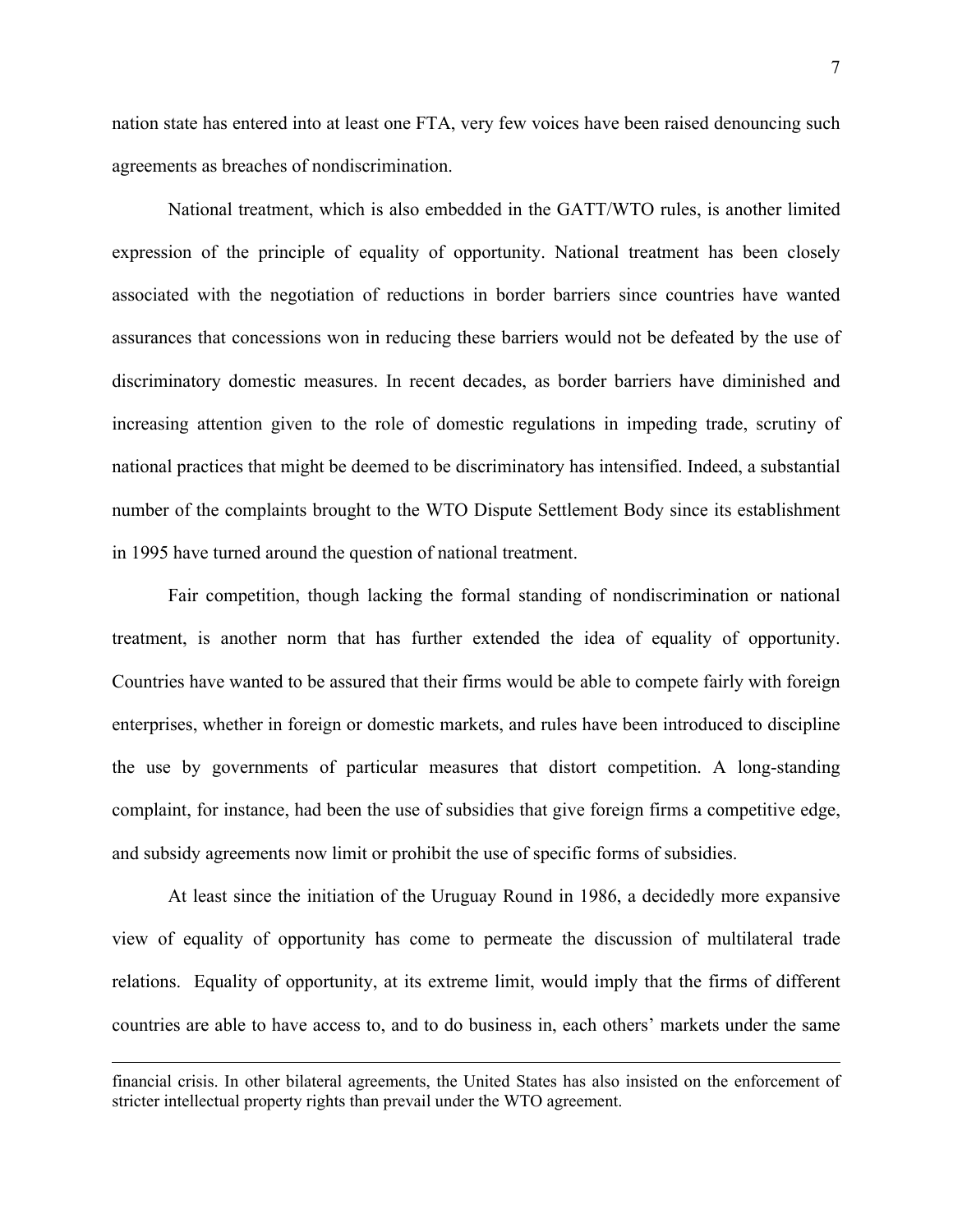regulatory conditions as they have in their own domestic market. There would, in effect, be a single, integrated market. Such a "level playing field" virtually exists for some products in the markets of some participants in the trading system, but it is very far from being the rule. To insist on such an extreme interpretation of the principle of equality of opportunity would be to make a wholly integrated world market the ultimate standard of fairness in multilateral trade. In a world of nation states which differ vastly in power, in levels of development, in institutions, and in their histories of trade relations, that seems too great an abstraction to be useful. Although the trend has been both toward the reduction of barriers at the border and toward some limited convergence in domestic regulations, wide differences in the content of countries' border and domestic regulations remain.

These differences sometimes have origins of an administrative or technical nature such as in customs procedures or technical standards. In these cases, there can be sizable practical difficulties in formulating common rules, not least in the overcoming of entrenched interests in long established practices. Arriving at a solution is for the most part a matter of finding an equitable sharing of the burden of adjustment that countries have to make in order to introduce more comparable practices.

Differences in national regulations or practices, however, may also arise from strongly held social preferences that reflect countries' social mores, their institutions, or particular level of economic development. These national preferences place valid limits on the scope of the multilateral rules that can be negotiated to realize greater equality of opportunity. For instance, in the name of fairness, many in the United States and European Union have advocated the inclusion of labor standards in the WTO agreements as a way of countering competition from "sweatshop labor". Others, especially from emerging countries, have argued strongly against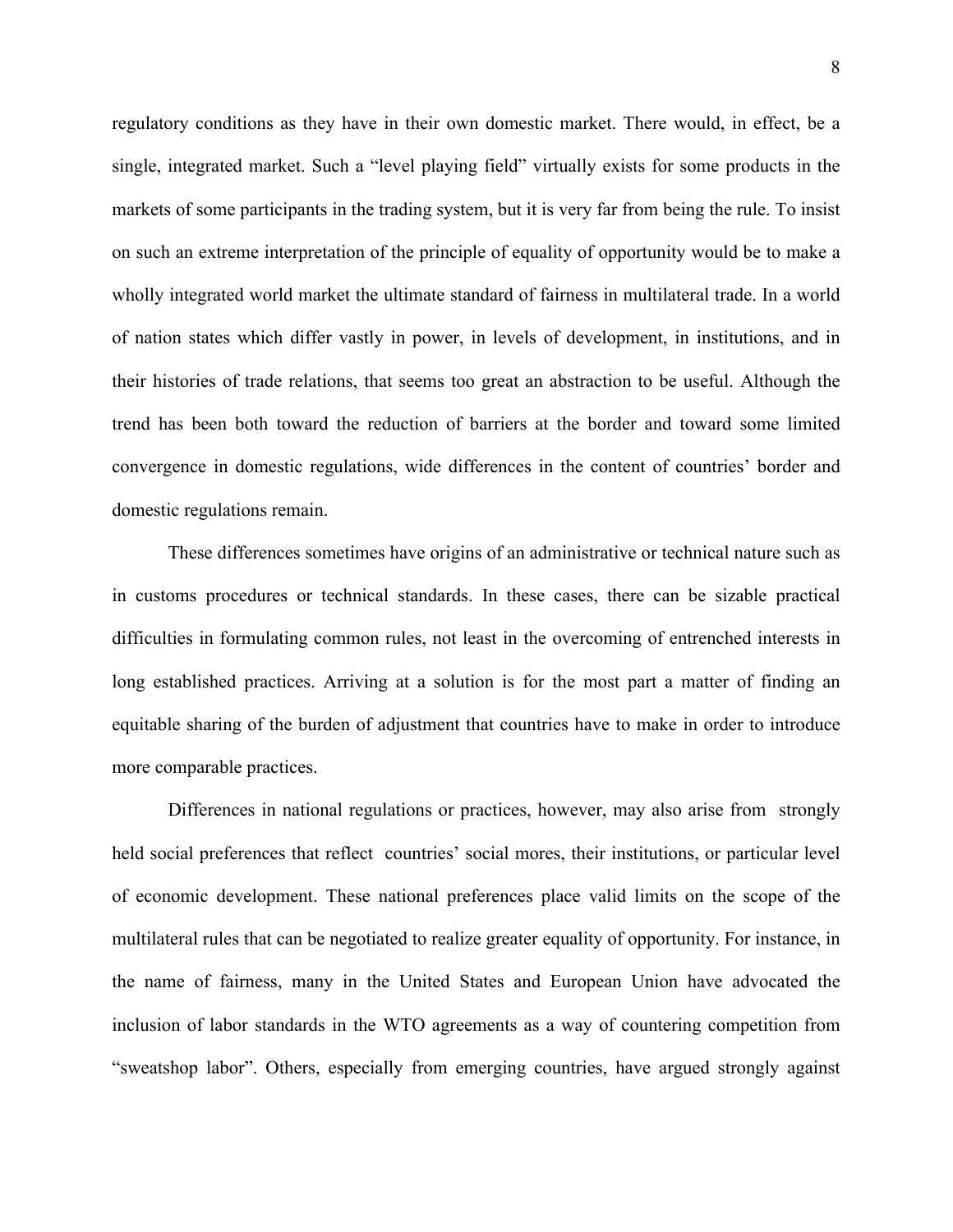such an action. One fear is that such standards would be abused for protectionist purposes. A more intrinsic objection is that it is very difficult to arrive at definitions of labor standards that are both sufficiently specific for dispute settlement purposes and would be widely acceptable. The particular labor standards acceptable in individual countries are shaped uniquely by their own social and political histories. As the experience of including labor standards in FTAs has demonstrated, the accommodation of distinctively different social norms and practice in common rules has defeated negotiators, and at best, they have agreed that each trading partner will actively undertake to enforce its own labor standards.<sup>7</sup> Again, there are numerous complaints directed against the trading system about unfair pricing and many of these instances imply some form of restrictive business practice.<sup>8</sup> However, because of national differences in views about acceptable forms of business organization, a consensus on competition policy has so far been beyond the reach of WTO members and there is no corresponding set of rules that can be applied.

Clearly, there are many national regulations and procedures that presently lie outside the scope of WTO disciplines. The firms and individuals of each country may sometimes choose to regard the different regulations and procedures of the other countries as unfair but, from the viewpoint of the impartial spectator, they can only be described as different. It has to be accepted that when the differences reflect strongly held national preferences, these limit the scope for multilateral rules that would enhance equality of opportunity (at least so long as the autonomy of the individual countries participating in rules formation is respected).

 $7$  For a fuller discussion, see Brown and Stern (2008).

 $8$  Anti-globalization critics find some business practices unfair – for example, the displacement of smallholders by agro-businesses – that are nonetheless accepted or condoned by governments of the trading countries. These are more in the nature of criticisms of the social system and lie outside our discussion.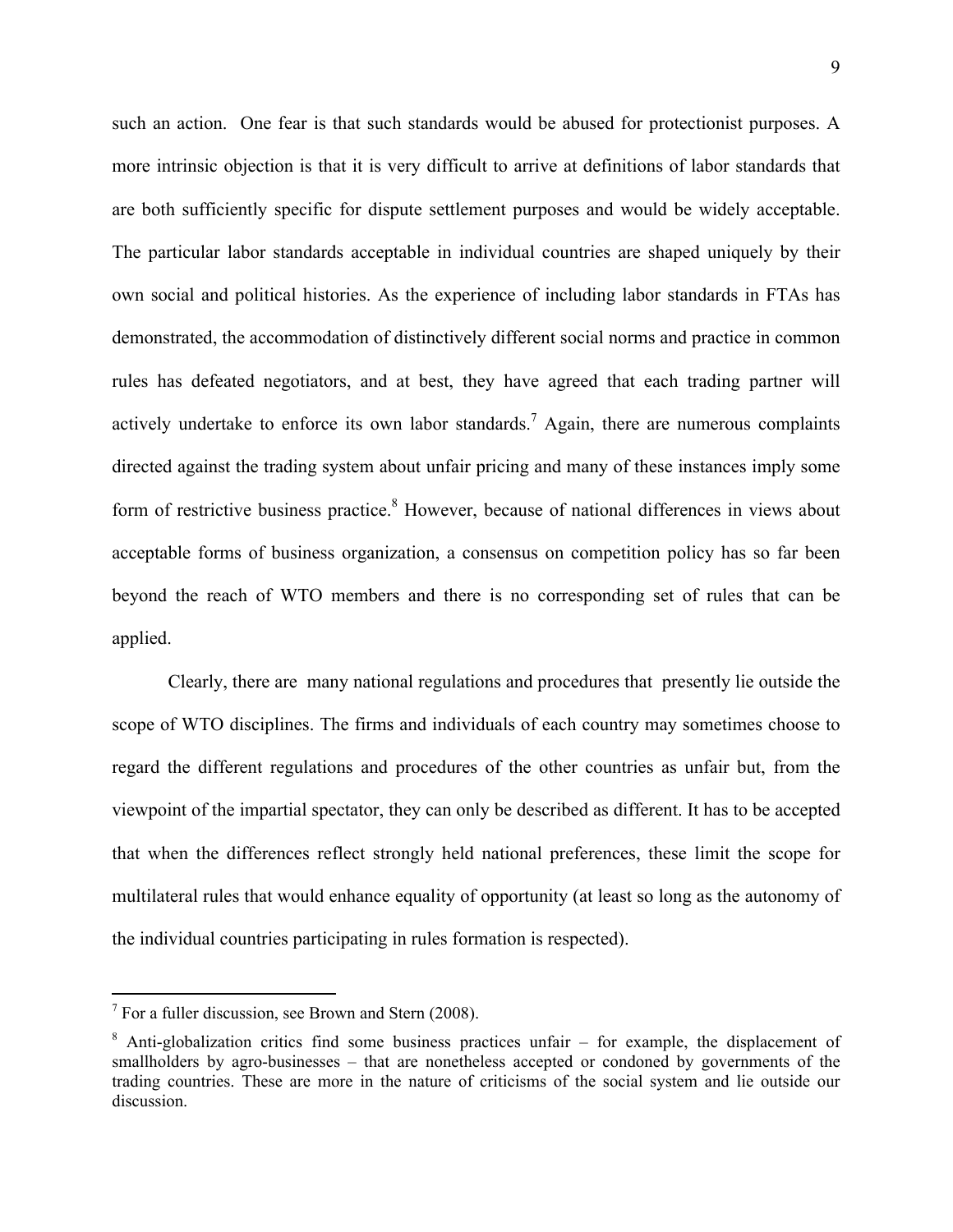#### **Distributive Justice**

In the view that we espouse, the principle of equality of opportunity has to be qualified to take account of distributive justice. For most of us, the great disparity in levels of living among countries imposes a moral obligation on the richer countries to assist the poorer countries in the alleviation of dire poverty. While the provision of financial aid is the most obvious expression of this obligation, foreign trade is also widely accepted as a major means of economic betterment; and there are therefore grounds for extending favorable trading conditions to these countries.

But what do favorable conditions mean in the context of the multilateral trading system? Distributive justice patently does not mean the utilization of the system to transfer resources from rich to poor nations. The trading system is not a vehicle for the transfer of resources but an arrangement for promoting commercial relations among firms and individuals in different countries to their mutual benefit. What it can only mean in this context is that the system should specially favor the economic growth of the poorer countries; and this can happen in but two ways. First, it can improve the access of these countries to foreign markets. This potentially contributes to their economic growth by enlarging the market for domestic producers and enhancing specialization; and it can have such beneficial longer-term consequences as the promotion of learning, the realization of economies of scale, and the introduction of technological improvements. Second, and − for some − more controversially, the system can allow the poorer countries to practice greater protection of their domestic markets. This, especially in the earlier stages of development, potentially encourages new domestic firms (whether nationally or foreign owned) to establish themselves, to expand production, and to make innovations, so that they can form the core of an expanding modern sector. How far the GATT/WTO system, which has historically focused primarily on the reciprocal improvement of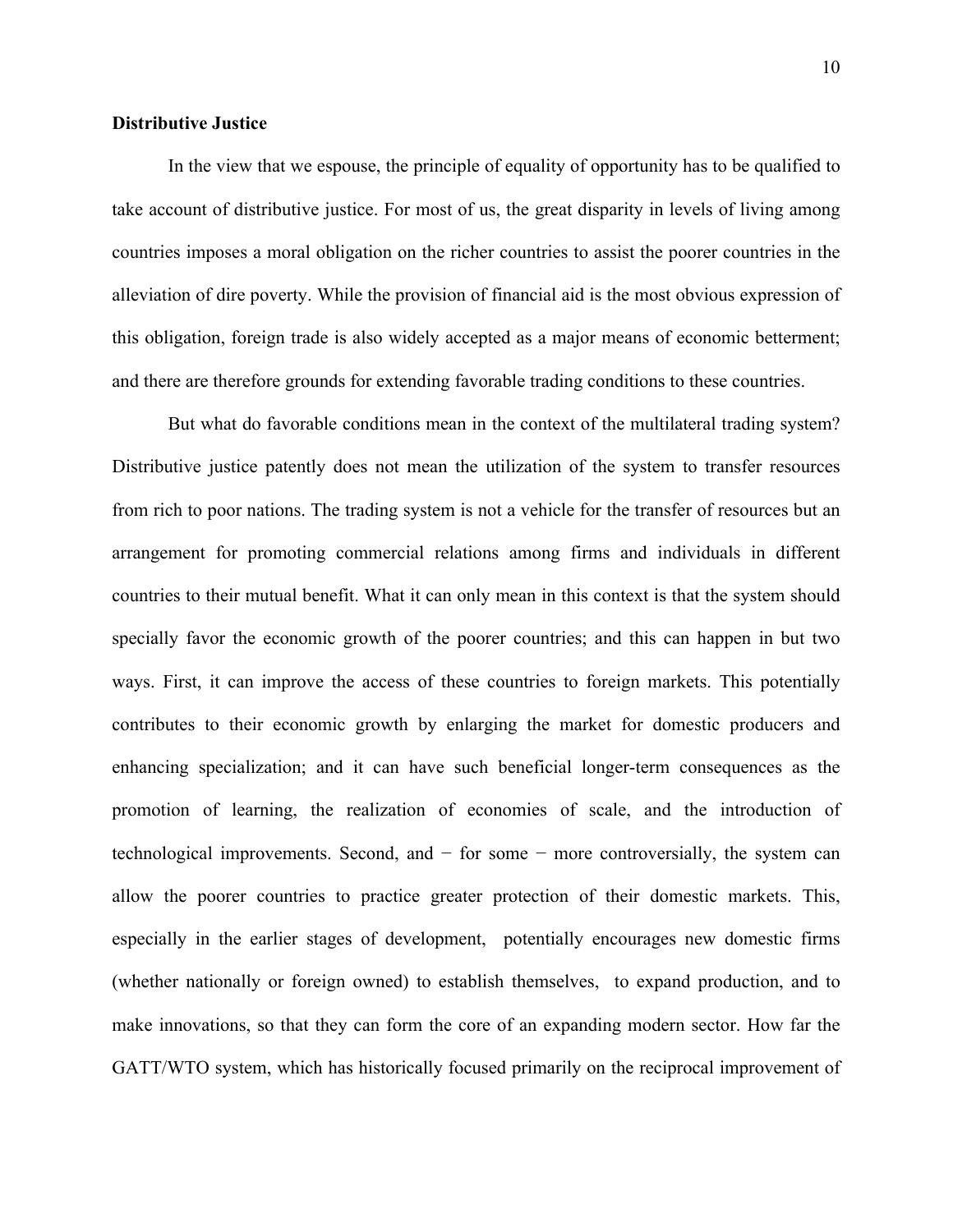market access among trading partners, should be adapted to accommodate these two developmental objectives has been, and remains, a matter of controversy (it has been a theme running through the faltering Doha Development Round), and the positions taken on this issue deeply affect views about the fairness of the system.

Preferred access for developing countries to the markets of the richer countries has long been a formal feature of the trading system. Several non-reciprocal preferential programs are features of the system. The richer countries launched the Generalized System of Preferences (GSP) in the 1970s. In addition, the United States, the European Union, and other developed countries operate other, still more favorable schemes for particular groups of countries, such as the countries of Sub-Saharan Africa under the U.S. African Growth and Opportunity Act (AGOA) or the EU Cotonou Agreement that favors the African, Caribbean, and Pacific former colonies. Further, the developed countries generally provide still more extensive preferences to the least developed countries.

There are grounds for skepticism about the practical value of these preferential arrangements for developing countries as a whole. The evidence is that the possibilities of preferential access are far from having been fully utilized, probably because exporters have had difficulty in complying with rules of origin or because the transactions cost of the certification process have outweighed the saved preferential margin. More fundamentally, a number of emerging countries – China being the outstanding instance in recent years – have achieved a remarkable export performance without the benefit of any preferential treatment. This only emphasizes that, in the relatively open trading system that now prevails, the dominant determinants of export performance lie in the internal economic growth, structural change and export-oriented policies of the exporting countries themselves. Such doubts about the practical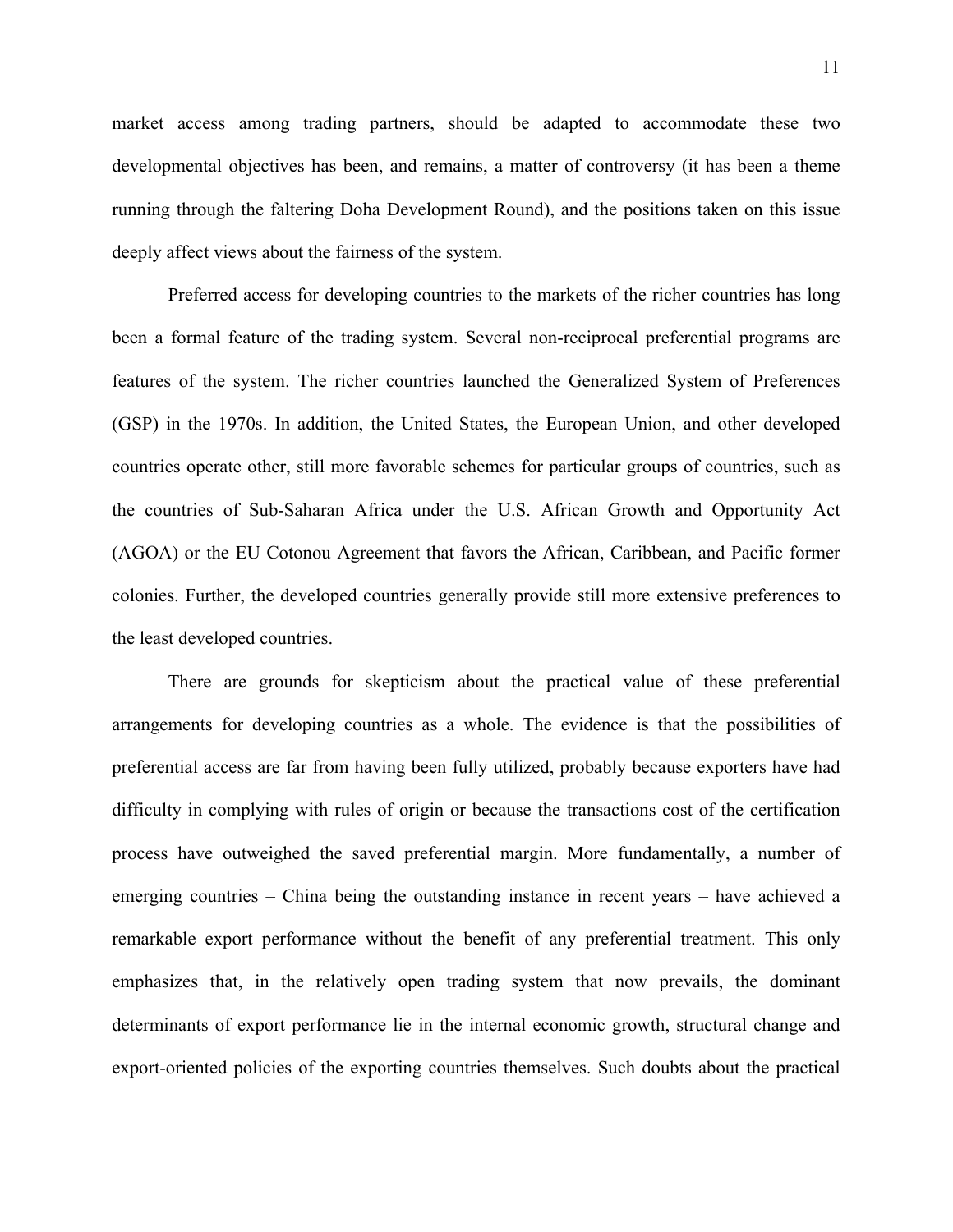value of broad-based preferences<sup>9</sup> may even apply, in some degree, to the more generous preferential arrangements for the least developed countries at their earlier stage of  $development.<sup>10</sup>$ 

In aiming to ease market access on grounds of distributive justice, the rich countries are open to the major criticism that they have confined their efforts to preferential arrangements for tariffs on a range of industrial products (with these countries excluding some of the more "sensitive" − and usually labor-intensive − products.) This has entirely failed to address some of the more deeply embedded discriminatory trade barriers that developing countries face in exporting to the rich countries. The most stubborn is the tariffs and subsidies with which the rich countries protect their agricultural markets. The Agricultural Agreement of the Uruguay Round and the uncompleted negotiations of the Doha Development Round have left this bias against developing country agricultural exports largely unchanged. Other embedded features of rich countries' trade barriers are relatively high tariffs on labor-intensive products and the escalation of tariffs by degree of processing on primary products.<sup>11</sup>

On the other side of the coin - the protection of their own markets − developing countries have sought in multilateral trade negotiations to preserve their margin of protection by insisting that they grant less-than-full reciprocity to the rest of the world. In addition, they have sought to retain flexibility by binding their tariffs at relatively high levels even though many have made

<sup>&</sup>lt;sup>9</sup> For a review of the literature on the benefits of preferences for developing countries, see Hoekman and Ozden (2006). For a more detailed discussion of these doubts, see Brown and Stern ( 2007).

<sup>&</sup>lt;sup>10</sup> At a forum marking the 10<sup>th</sup> anniversary of the passage of the African Growth and Opportunity Act, the U.S. Secretary of State, Hilary Clinton, told delegates: "We all know, despite the best of intentions, Agoa has achieved only modest results and has not lived up to the highest hopes of a decade ago…." *Financial Times*, 8/9/10.

 $11$  Removal of these biases would, it might be noted, be better described as steps toward greater equality of opportunity rather than as measures taken in the name of distributive justice to provide particularly favorable market access.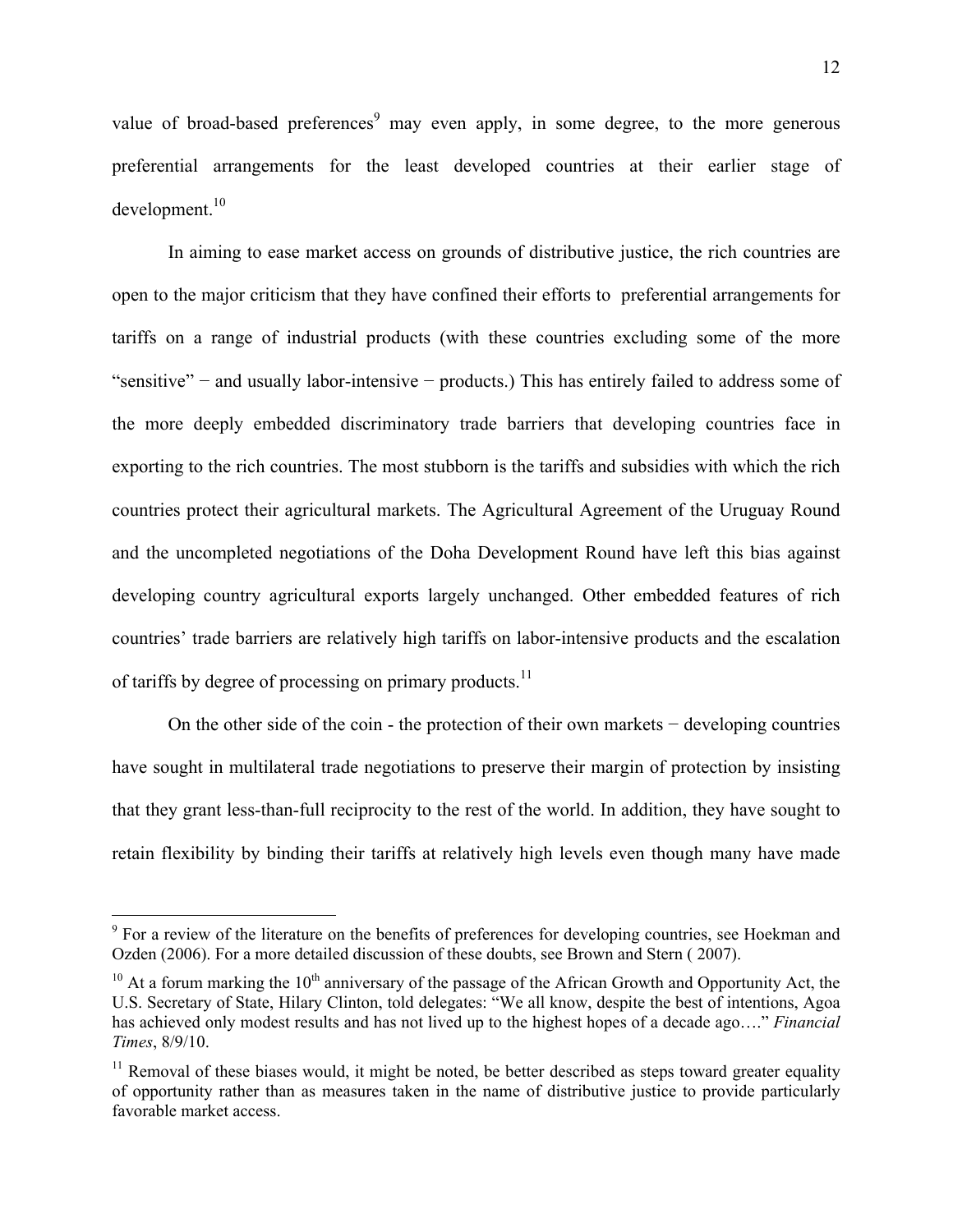substantial cuts in their applied tariffs. Developing countries, however, face a quandary since bargaining to gain improved access to the markets of rich countries means offering concessions in their own tariffs.

It is, however, not only more favorable tariff regimes that concern developing countries. Equally important – or perhaps more so – is that these countries should enjoy greater flexibility in the use of domestic measures that may promote their development but that are subject to WTO disciplines. This is discussed more fully in the next section.

#### **IV. Fairness in the Negotiation of Trade Agreements**

In the real world, what matters is how far the principle of economic equity is translated into practice through multilateral negotiations, and that depends on the fairness of the negotiating process. The participating countries have to enjoy both autonomy in their decision making and reciprocity in the negotiation of benefits.

#### **Autonomy**

Multilateral negotiations are conducted on the premise that all member countries will concur in the final package of negotiated agreements as a "single undertaking". The agreements are thus based on the consent of the participants, so that the obligations which they accept are self-imposed. The voluntary nature of the agreements, however, is by no means sufficient to ensure that they are fair. Participants differ greatly in their bargaining power as well as in their bargaining skills. The weaker participants may consent to a negotiated agreement simply because of their lack of acceptable alternatives. It is quite possible, for example, for a weaker participant to accept the outcome of a round of negotiations that leaves it worse off than before. A government could therefore consider in such a circumstance the alternative of withdrawing from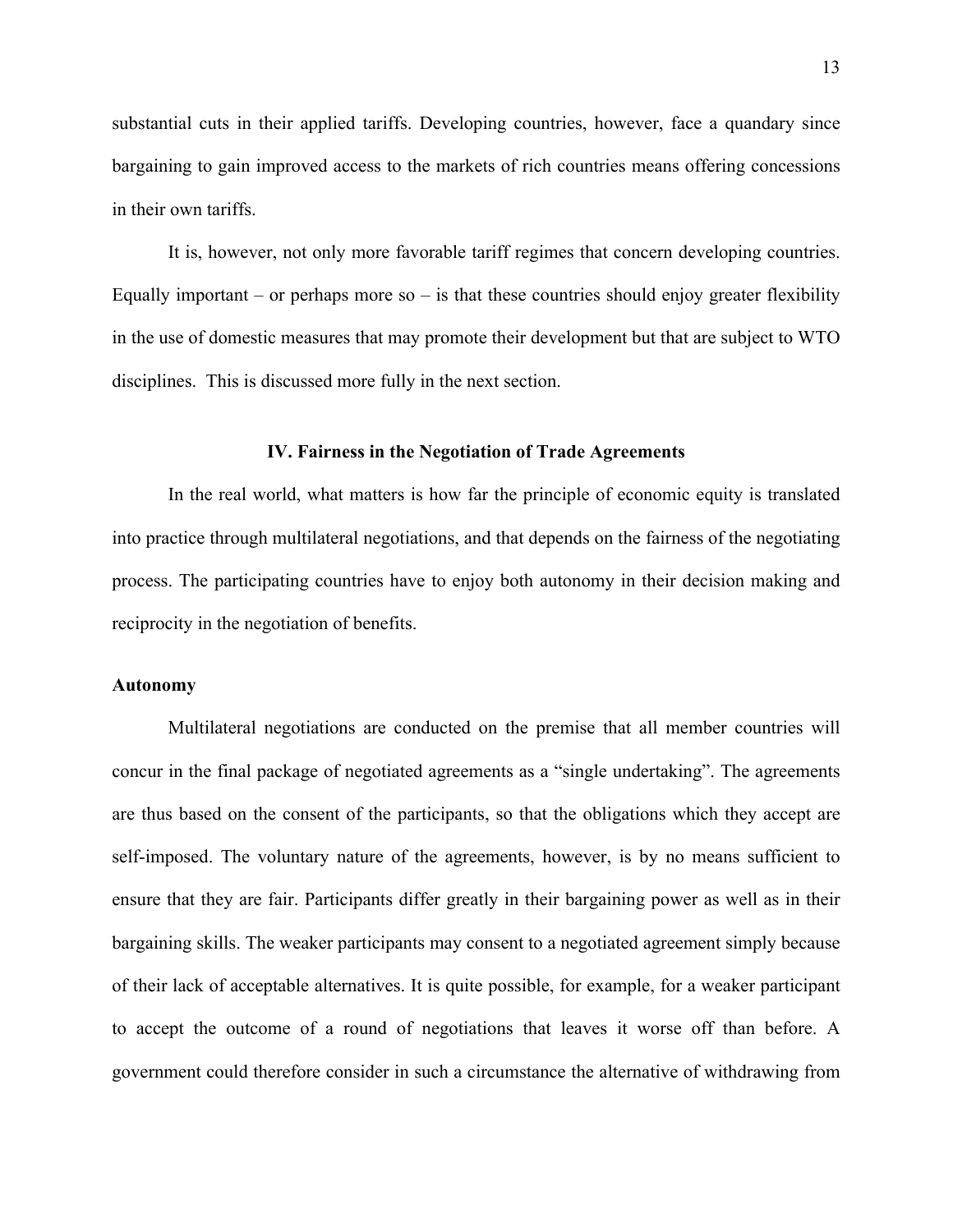membership of the WTO. But this would mean the loss of more fundamental rights like mostfavored-nation and national treatment, which would be difficult to give up.

While there has been a significant shift since the Uruguay Round in the negotiating power of participating countries, the balance of advantage still lies markedly with the most developed countries of North America, Europe, and Japan. Supported by their technological leadership and political power, they have hoped that the regime of open-market access which – leaving aside agriculture – they have developed among themselves, could be enlarged to embrace the developing countries as well. The developing countries, however, have the more complex aim of wanting to improve their market access to other countries while defending the firms in their emerging modern sectors from being eclipsed by highly competitive, and more experienced, foreign enterprises.

Many suggestions have been made for improvements in the negotiating process so that the smaller and weaker countries have a larger voice in the deliberations. Some of the larger emerging countries – Brazil, China, India, and South Africa − acquired a new eminence in the suspended Doha Development Round. However, "mini-ministerial" meetings deciding common positions have still excluded the smaller and weaker countries from participation. Even relatively large countries have complained strongly about some negotiating procedures. For example, in the Uruguay Round, the major content of the Agreement on Agriculture was drafted by the United States and the European Communities – known as the Blair House agreement – and presented to the other participants, some of whom were major traders in agricultural products, as a sine qua non of the final agreement (Cedro and Vieira, 2010). A more open and inclusive process would undoubtedly contribute toward improving the perception that the negotiating process was not unduly weighted in favor of the most powerful countries; and, it should be noted that the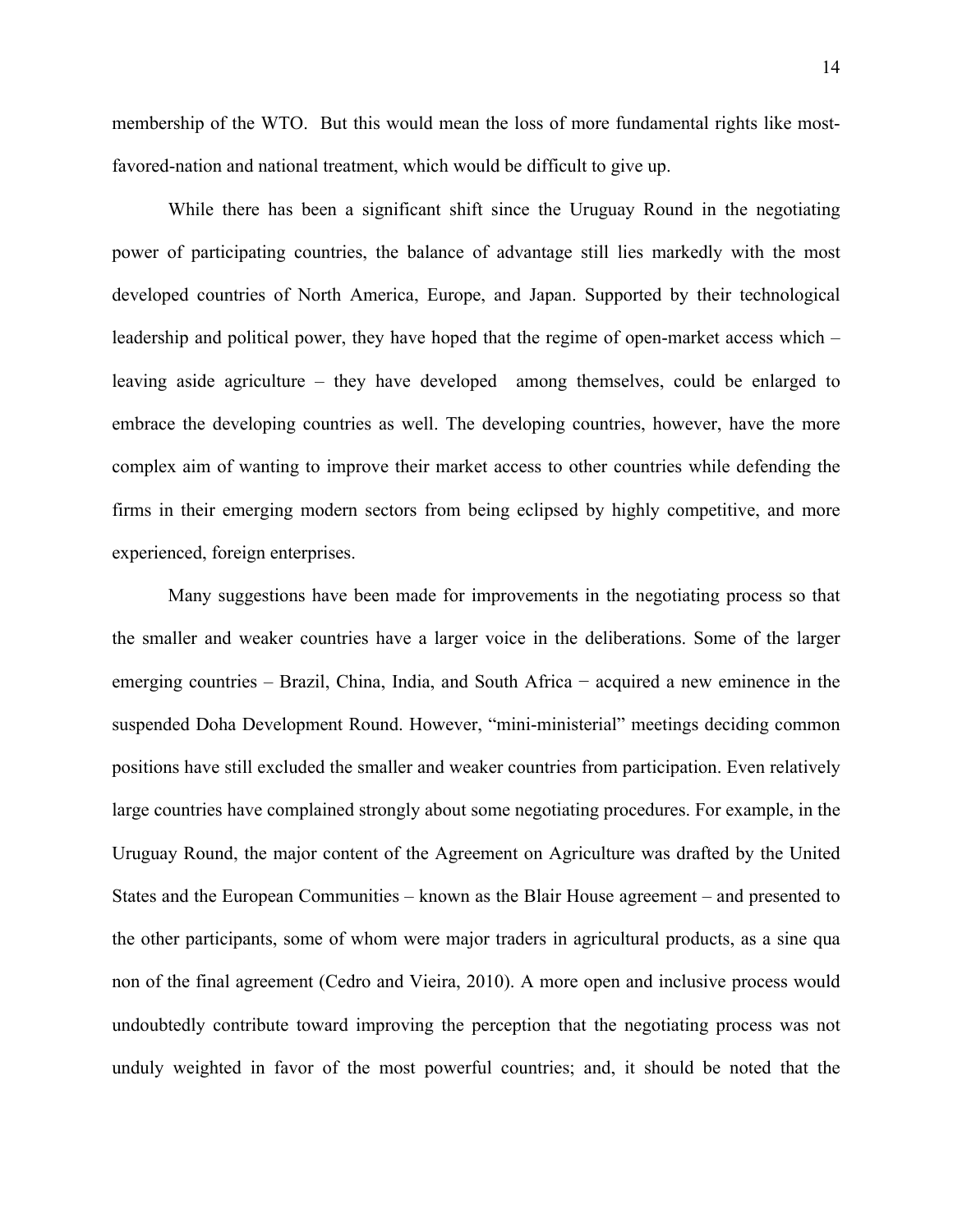Director General of the WTO has made efforts in the course of the Doha Development Round to effect some improvements – such as inviting more countries to participate in the formerly exclusionary "Green Room" negotiations.

The real test, however, of the fairness of the negotiating process lies in whether the outcome is seen to be mutually beneficial for all participants. In other words, if the agreements arising out of a round of negotiations are to approach our idea of fairness, it is not enough that the member countries should participate in the negotiations and willingly consent to the decisions; it is also necessary that the agreements should yield benefit to all. How far such reciprocity is met is by no means always easy to determine in actual practice. We explore what reciprocity has practically meant in the following section.

#### **V. What Reciprocity Means Practically**

#### **Regarding Market Access**

In the context of international trade relations, reciprocity has usually been taken to mean that the participants in any negotiations enjoy roughly equivalent benefits or bear roughly equivalent costs. These benefits and costs, it should be remembered, do not correspond to the economist's concept of economic welfare. Mainstream economists are interested in the consequences of trade liberalization – both the gain in access to foreign markets and the reduction in trade barriers on imports – in enhancing the efficient use of productive resources in the economy. But trade negotiators tend to take a more limited view of benefits and costs; these refer primarily to the prospective increases in trade flows that follow from the greater market access granted by other trading partners or conceded to other partners.

In the early post-WW2 days of multilateral trade negotiations, it was relatively clear what the realization of equivalence in market access meant. Countries, which were almost all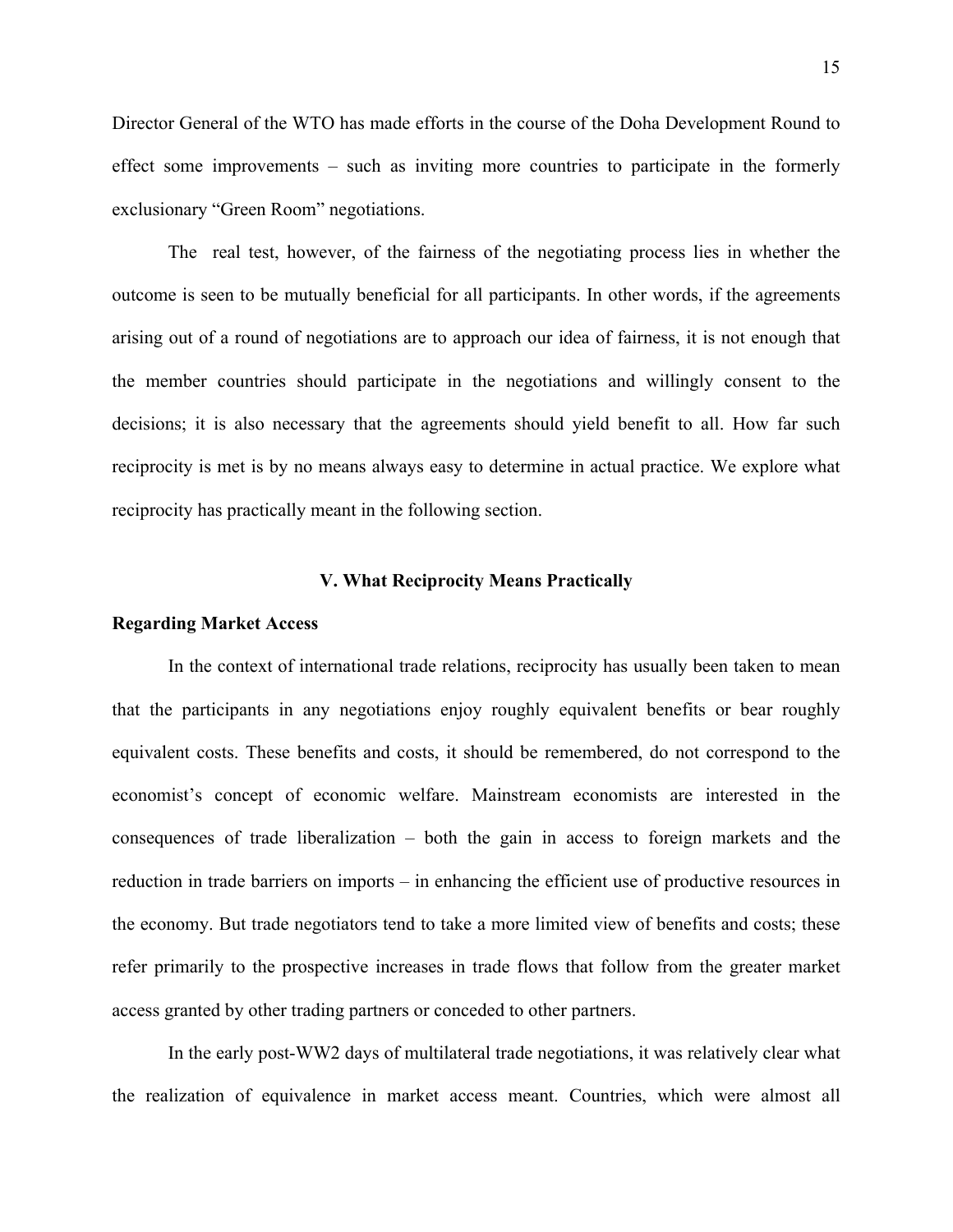developed countries, negotiated reductions of industrial tariffs or quantitative restrictions on a product-by-product basis that involved comparable amounts of trade. Introduction of across-theboard cuts of tariffs did not seriously impair this perception of equivalence. An equal percentage cut in tariffs across-the-board was taken to imply equivalent gains in market access, an assumption made more plausible by the fact that trade among the developed countries was largely intra-industry trade. The effects of the tariff-cutting formulae, however, became more complicated as they endeavored to take account of differences among countries in tariff peaks and to differentiate among developed and developing countries and as countries sought to exempt lists of specific products from the cuts. It can very reasonably be maintained that the greater complexity in the formulae evolved as a consequence of efforts to improve the fairness of trade-liberalization agreements. However, the effect of the adopted methodology combined with the increasing number of countries participating in the negotiations has been that, for many individual countries, any close correspondence between the gains in market access granted and received has ceased to be apparent. Finger, Reincke, and Castro (2002) demonstrated this clearly for the Uruguay Round. They found that the tariff cuts and affected trade flows that were granted and received by many individual countries failed to balance out.

There is a further complication in the assessment of reciprocity. It is quite often an oversimplification to say that the benefits and costs of gains in market access can be equated with the expected changes in trade volumes. Trade negotiators often have also to take into account the political costs of the domestic adjustments that are generated by the lowering of import barriers. The question then becomes whether the proposed gains in market access more than balance the political and social costs of the adjustments that have to be made. For instance, in the negotiations conducted on agricultural market access during the suspended Doha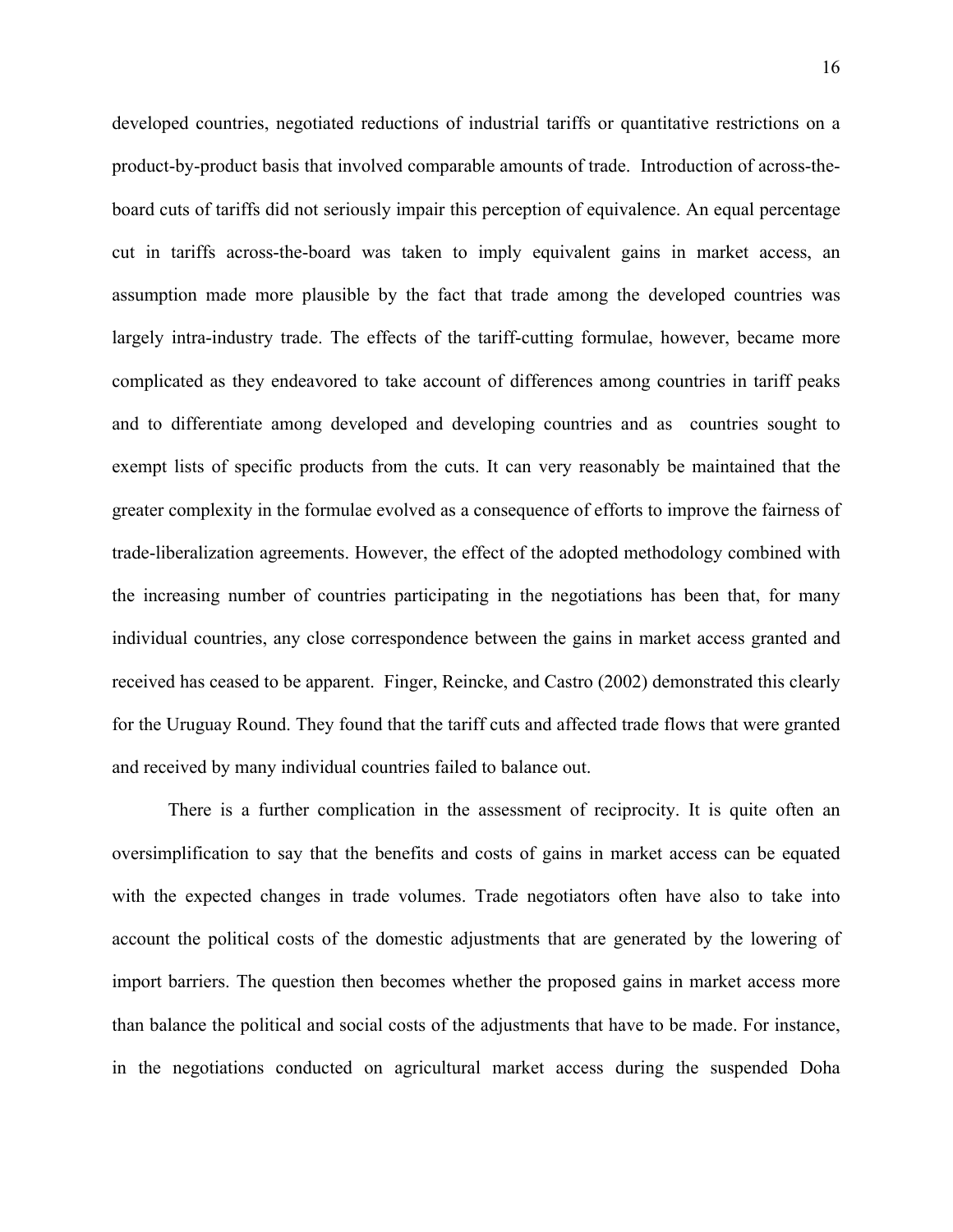Development Round, the United States negotiators were concerned that U.S farmers would not accept the proposed reductions in agricultural subsidies unless they were compensated by sufficiently large gains in access to foreign markets. Again, the EU was reluctant to reduce its agricultural tariffs significantly if its firms in the manufacturing and service industries failed to enjoy sufficient gains in market access and act as a counterweight to the agricultural interests. For their part, India and China (as well as more developed countries like Japan and South Korea) were concerned with the social and political effects of lowering their agricultural tariff barriers on their huge peasant populations. The question for negotiators from each country was whether the balance of conflicting domestic interests was acceptable.

Still, despite these complications, it does appear that in the bargaining to improve market access through tariff reductions, inter-country reciprocity is not entirely forgotten. Though equivalence may not be a primary concern in the final stages of negotiations, countries nonetheless want to be assured that all participants have made "an appropriate contribution" to the enhancement of market access (Finger, Reincke, and Castro, 2002).

When it comes to the service industries, equivalent gains in market access have again been a relevant concern in negotiations among the rich countries. Having highly developed service industries, most of these countries have been able to see opportunities for expansion in each others' markets if market access is improved. Between developed and developing countries, however, the possibilities for negotiating equivalent gains in market access are much more limited, since the latter's service industries are generally less developed (though there are some notable exceptions such as some IT services or construction services). As a consequence, the market opening of service industries in developing countries has tended to be a more one-sided gain for the rich countries.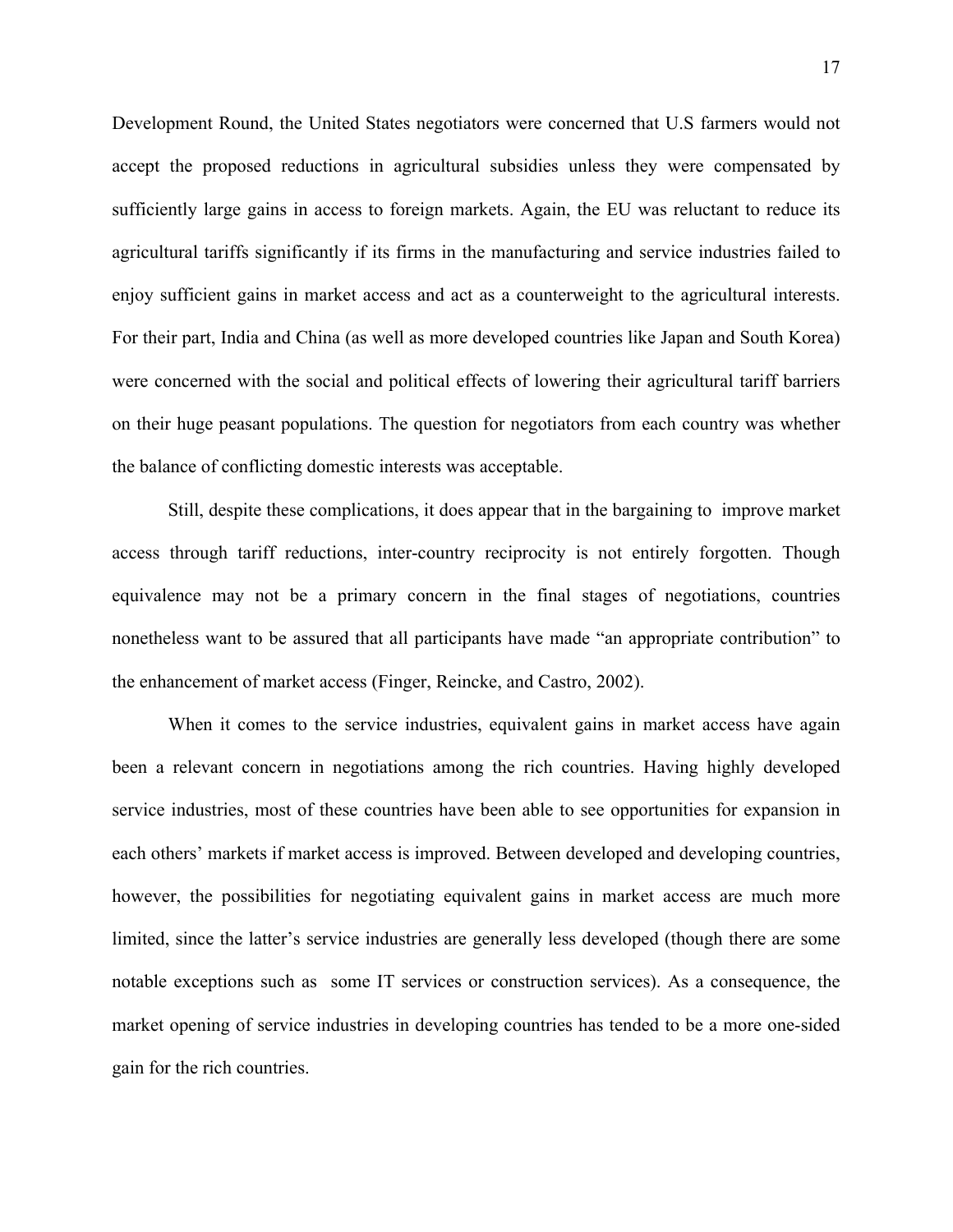The conclusion we can draw is that, when trade negotiations to improve market access were very largely among the developed countries, the idea of reciprocity – understood to imply equivalence – may have worked well enough. But when the participating countries are as numerous and varied as they are today, it becomes a much less transparent and effective guide to fairness. The dissimilarities among countries in productive structures are too great to allow for intra-sectoral reciprocity. There is further the fact that, as discussed in the next section, the supporting rules of the WTO system also have both effects on market access and create costs for countries. Thus, the assessment of reciprocity has to be made not only on the basis of border barriers but also in regard to changes in the system as a whole. We will return to this point after commenting on the process of rule formation.

## **Regarding Rule Formation**

Besides drawing up agreements on reductions in tariffs and other principal barriers to market access, the rounds of GATT/WTO negotiations have produced a growing number of other rules that improve equality of opportunity. These rules may seek to remove impediments to trade that arise from complex or opaque domestic regulations; or they try to prevent the discriminatory use of these regulations; or they prohibit or limit the use of measures by governments that are considered to constitute unfair interventions in freely competitive privateenterprise markets. Some major examples are customs procedures and valuation methods, health and safety standards, and subsidies.

While governments have collectively consented to these rules, the adoption of specific rules has not necessarily been to the benefit of all. Since it is the agendas of the most powerful countries that primarily drive rule formation, there is evidently no assurance of reciprocity in the negotiation of particular rules. This said, we should nonetheless first note that some rules do give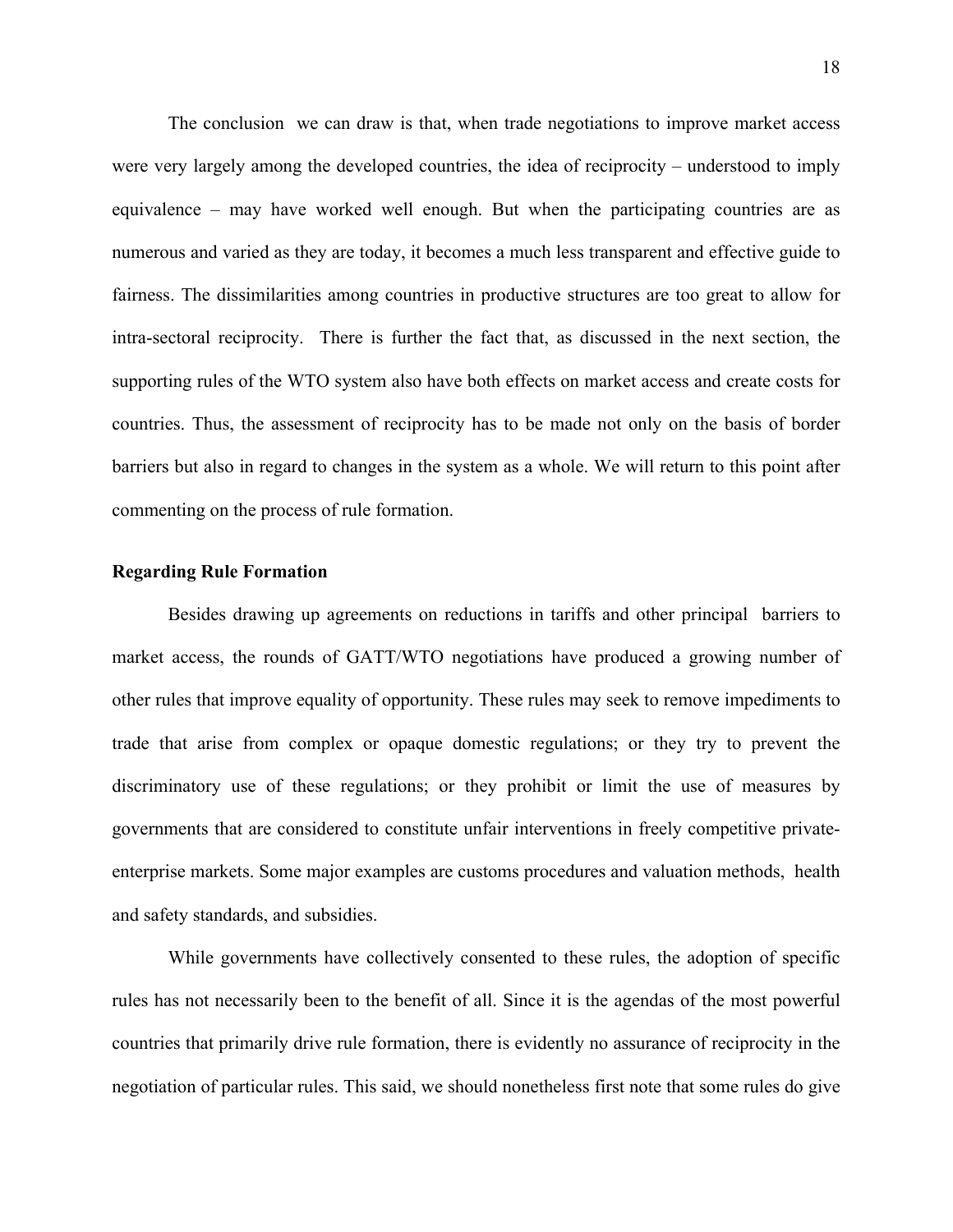rise to net benefits that are generally shared. This is most probably the case where the impediments to trade have arisen largely from technical differences among countries. Customs procedures and standards are instances. The agreements reached during the Tokyo Round on standards, for example, brought greater uniformity into the technical regulations that were applied nationally to individual products. While recognizing the right of countries to devise their own regulations in matters like health, the environment, and consumer safety, the agreements encouraged countries to move toward internationally agreed standards that would facilitate the flow of trade. Greater transparency in national inspection and certification procedures has also been required, lessening the fear that technical standards might be used in a discriminatory way. Countries have recognized a common benefit in conforming their regulations.

A significant qualification, however, to the fairness of introducing such new rules arises from the fact that numerous developing countries face considerable practical problems in implementing them. It has, for instance, often proved burdensome for countries to have to comply with technical standards set by developed countries that require complex certification and testing procedures. Moreover, there are numerous countries that do not have long histories as independent states and are without well established central administrations or whose small size gives rise to administrative diseconomies; and they have difficulty meeting their formal obligations without undue strain on their resources. It is true that some leeway has generally been granted the poorest countries under clauses according "special and differential treatment," but these have often been unrealistically time limited.

The fairness of rules is less clear cut when these attempt to reconcile different national practices that are rooted in strongly held national preferences. It has long been recognized, for instance, that subsidies could nullify or impair market-access commitments made by countries in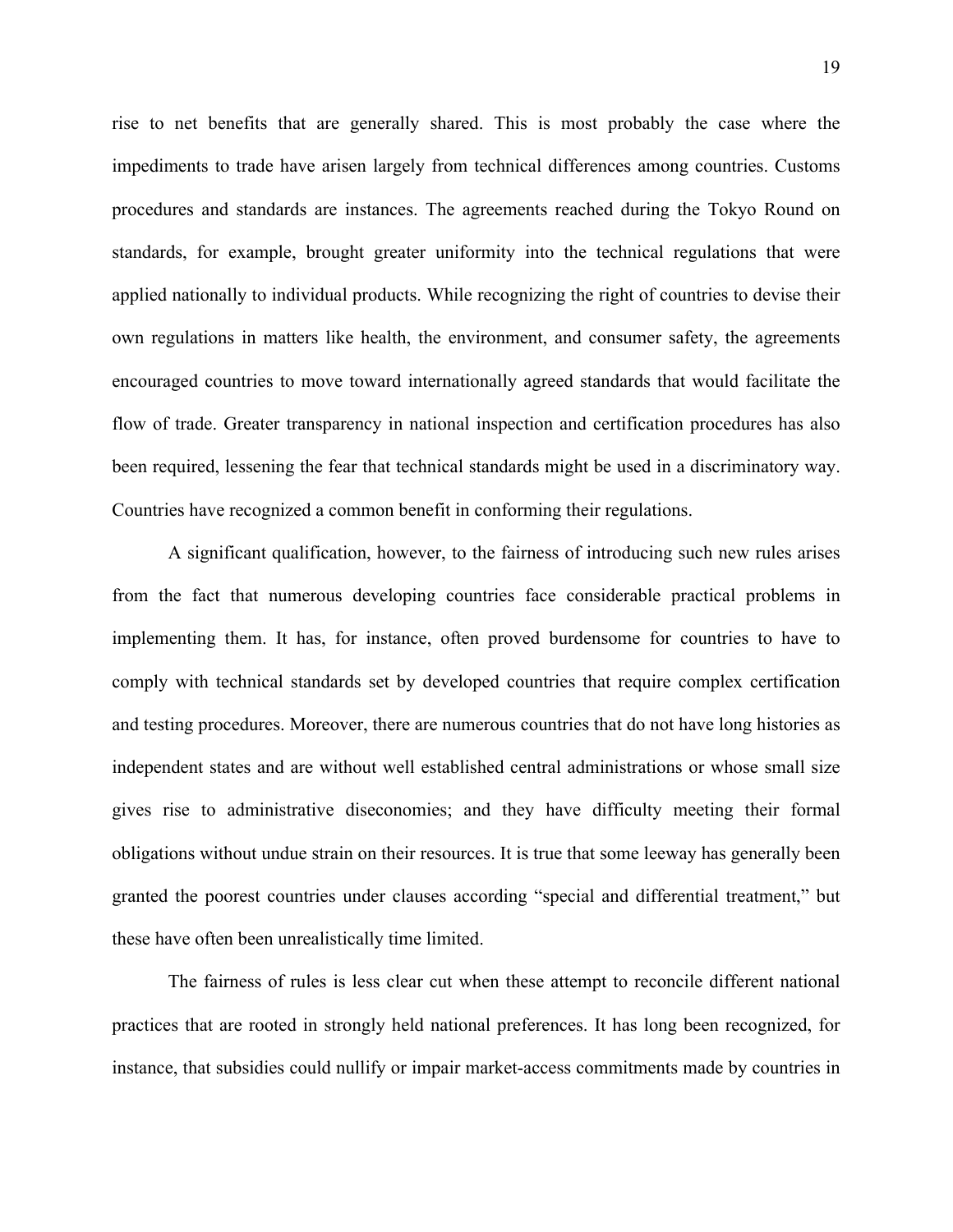trade negotiations, and that some multilateral discipline was accordingly needed. But, while virtually all countries make use of subsidies for diverse economic or social purposes, their practices vary widely. The differences in the economic use of subsidies turn essentially on the perceived role of the state in the economy. The United States has emphasized reliance on marketbased decisions (at least in buoyant times) and, in the Uruguay Round, it sought a broad definition of what constitutes a subsidy and a narrow definition of subsidies that were not "actionable" under GATT/WTO rules. Most other countries, both developed and emerging, sought a more restricted definition of a subsidy and more inclusive definition of non-actionable subsidies. Compromises were made for the sake of reaching some agreement, but that clearly left room for a range of views – based on different economic beliefs – about the fairness of the adopted rule.

Some new rules introduced by developed countries, however, have patently not been based on any recognition of mutual advantage. They have been advanced on the basis of superior bargaining power and are particularly hard to defend as fair. A major criticism voiced by the emerging countries of the rules formed during the Uruguay Round is that some placed undue constraints on their development-policy options. The new subsidy rule just mentioned was one source of concern. So too was the agreement on investment (TRIMS) that put restrictions on national development policies, most especially in prohibiting the use of restrictions on import content of foreign direct investment in order to promote backward linkages. In this context, acknowledgment by the developed countries of the principle of distributive justice has largely been confined to the "special and differential treatment" accorded to the least developed countries.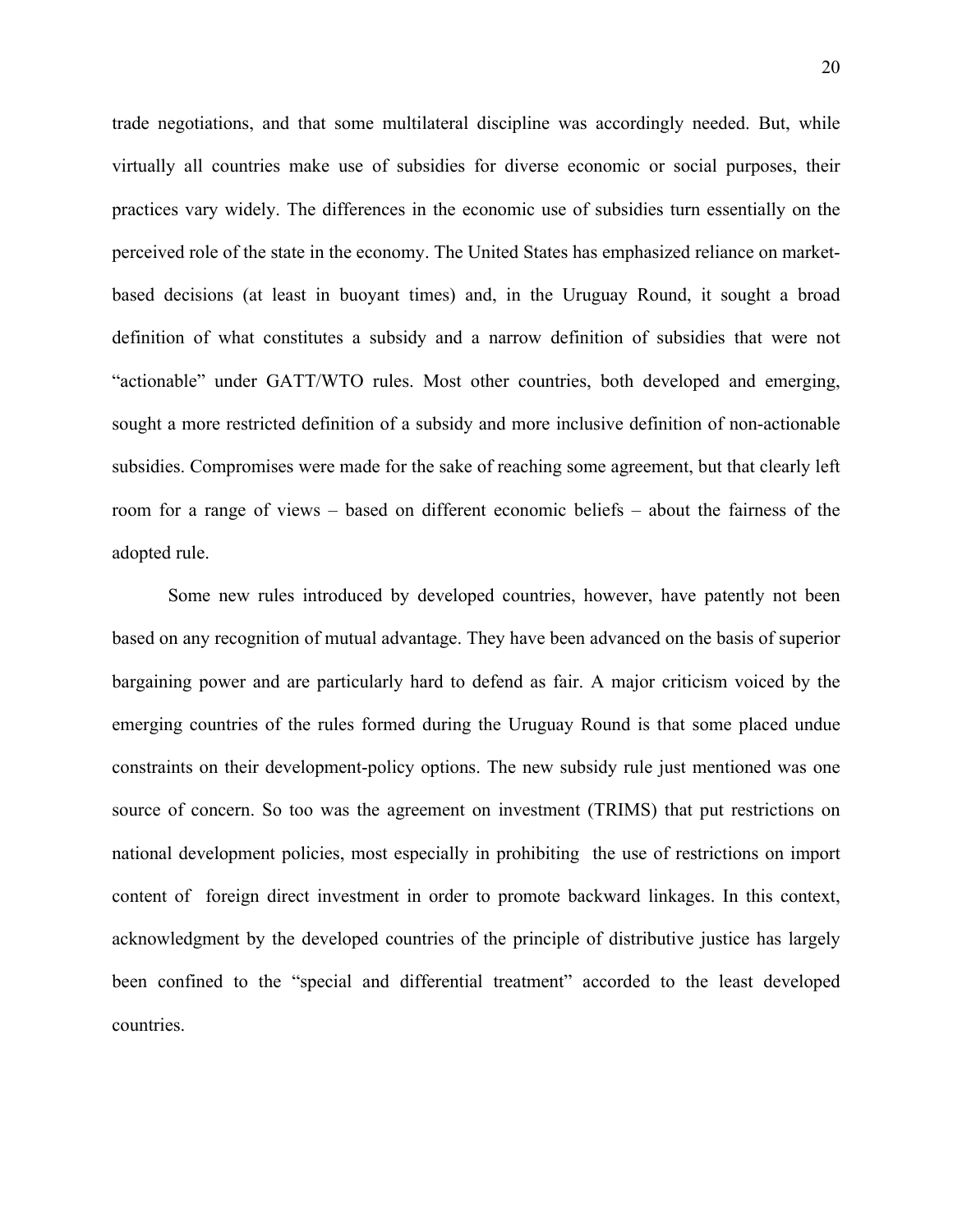The agreement on intellectual property rights (IPRs) stands on its own as a particularly egregious instance of a new condition being introduced into the WTO system of rules and procedures without an adequate basis of common consent. For a number of countries, the Agreement on TRIPS lacked any evidence of net benefit and, indeed, was clearly negative for some. Moreover, until later modified, it rode roughshod over the public-goods preferences of many countries for the health of their populations.

#### **VI. A More Inclusive Assessment**

Given the comprehensive nature of trade negotiations covering both market access agreements and rules agreements, we need to ask whether fairness is respected when we take all the agreements together as a single package. Do the negotiations promote greater equality of opportunity and do they enhance distributive justice? There is unfortunately no common measure of the gains in opportunity to trade of individual countries or groups of countries and only subjective, qualitative assessments can be made. Moreover, a comprehensive assessment has to allow for the possibility of large differences in adjustment costs and for possible restrictions in the freedom to pursue developmental measures that restrict market access.

Take the Uruguay Round as an example. If we look at its outcome, it would be reasonable to conclude that at least the rich countries moved toward greater equality of opportunity through the roughly comparable reciprocal measures that they adopted in each of the major areas of negotiation. In industrial tariffs, for example, though the average reduction was not identical, the differences were small and tariff levels were, in any case, low. In a number of service industries, negotiators gained comparable treatment in each others' markets, an improvement that their comparably developed service industries were able to take advantage of. In agricultural trade, both the U.S and the European Communities very largely succeeded in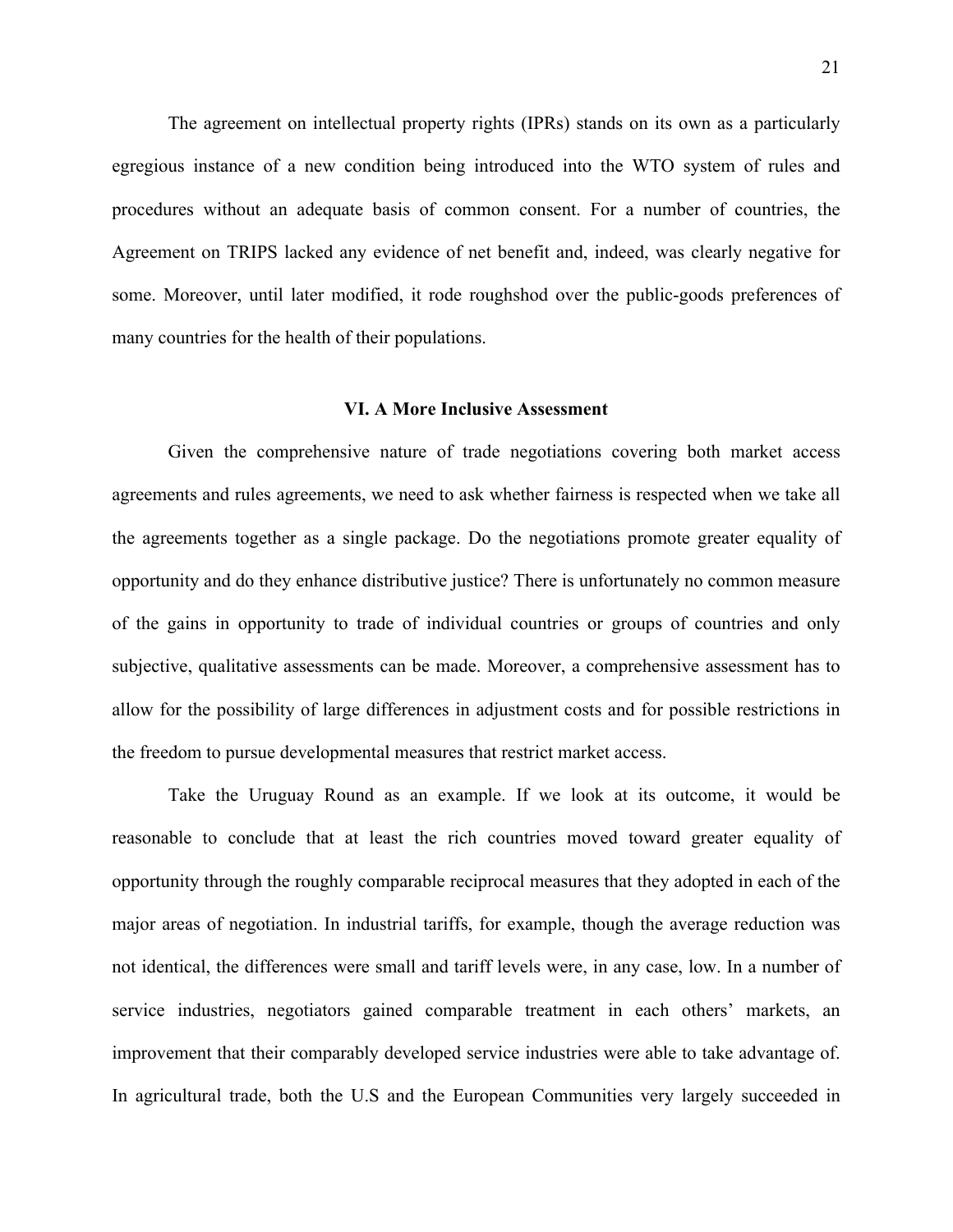preserving most of the measures that protected their own industries. In the formation of new rules, it is true that they did not always share the same views – as, for example, on subsidies − but they mostly had similar concerns and neither side dominated the final agreements.

In assessing the outcome of the negotiations between the rich countries and the emerging or developing countries, the question is more complicated. We have to ask not simply whether the negotiations brought reciprocal gains for both groups of countries (in terms of improved market access), but also whether the gains favored the emerging or developing countries; and we have further to ask whether there were large adjustment costs or loss of freedom to utilize developmental measures. The task is made yet more difficult by the fact that there is not the same intra-sectoral comparability in the concessions given and received as there is among developed countries alone.

In the trade of manufactures, the most dramatic gain for the developing countries was purportedly the gradual dismantling of the Multi-Fiber Agreement (MFA). They also benefitted from the general tariff reduction of the rich countries. In return, many developing countries bound their tariffs and removed quotas or made limited reductions in their bound tariffs. (However, the wide gap between bound and applied tariffs, robbed some tariff concessions of much practical significance. On the other hand, numerous countries were unilaterally reducing their tariffs.) In agriculture, the developed countries made little in the way of concessions, thus failing to improve market access for the appreciable number of developing countries with a strong comparative advantage in agricultural products. While developed countries appreciably liberalized access to some service sectors – notably, the financial and telecommunications industries – there were substantially fewer concessions made by developing countries since their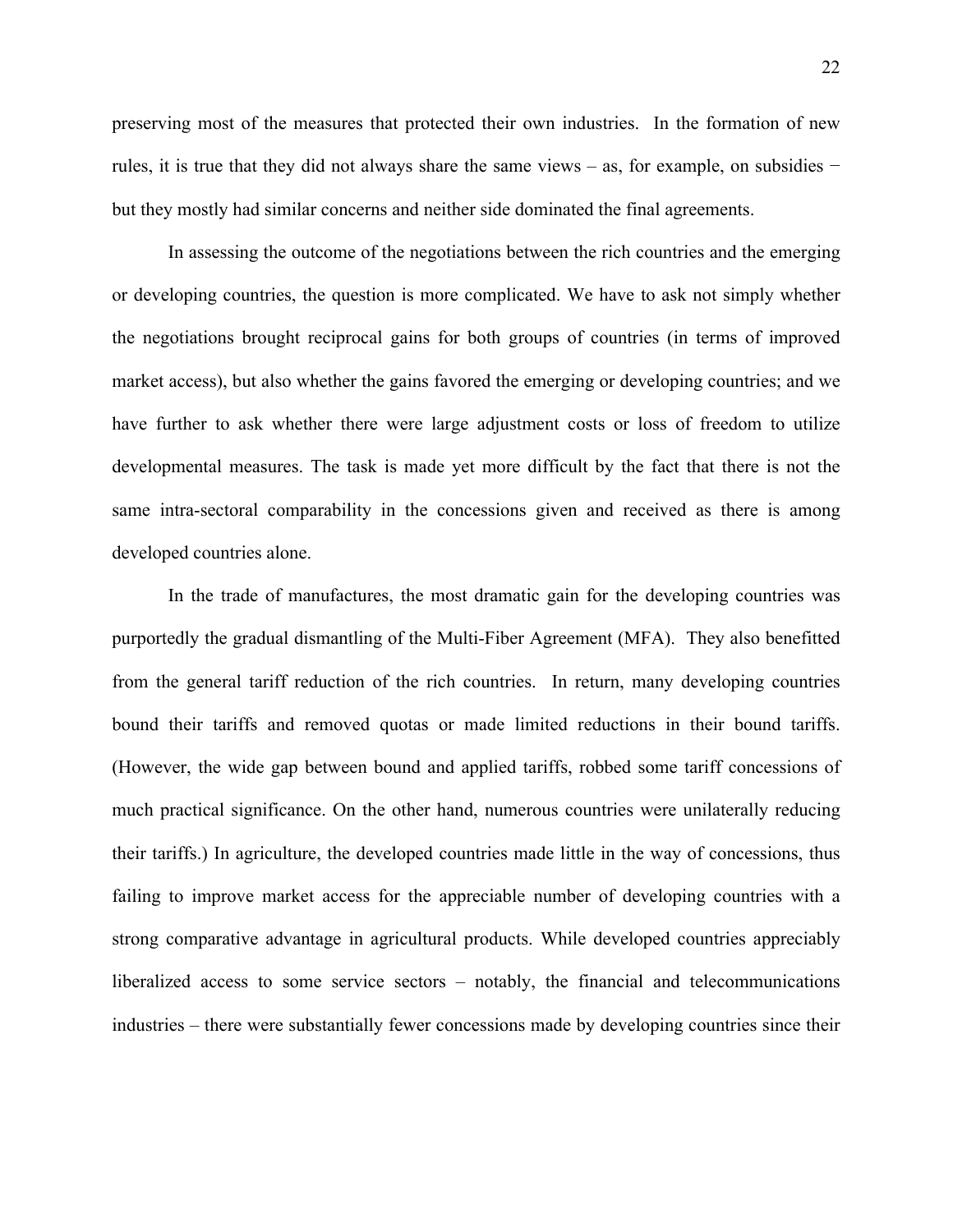service sectors were less developed. Still, the concessions made on both sides very largely benefitted the service industries of the developed countries.

Among the new rules adopted in the Uruguay Round, some had market-opening effects in developing countries. But there were also other, and probably more important, consequences of the new rules that were introduced. First, some deprived developing countries of flexibility in the measures they could use to promote their development. Second, the introduction into the system of trade rules of a new regime on intellectual property rights placed new restrictions and costs on the developing countries in the use of new technologies. Third, for many smaller countries, the new rules added to the administrative costs of participating in the system.

What can we conclude then about the fairness of the Round? In terms of the other principle of equality of opportunity, when considered alone, both developed and developing countries won some improvements in access to each other's markets, and the gains may possibly not have been too dissimilar. The difficulty comes when we introduce the principle of distributive justice. The improvements in market access made by developed countries did little to remove major trade barriers like agricultural protection or other biases like tariff peaks on laborintensive products. In supporting rules, while the developmental status of the poorer countries was formally recognized through such measures as special and differential treatment, the broad thrust of the agreements adopted in the Round was to restrict the space that developing countries had to use developmental measures.

#### **Procedural Justice**

We have already commented on procedural justice in the negotiation of trade agreements. But if fairness is to be respected, it is not less important in the implementation of these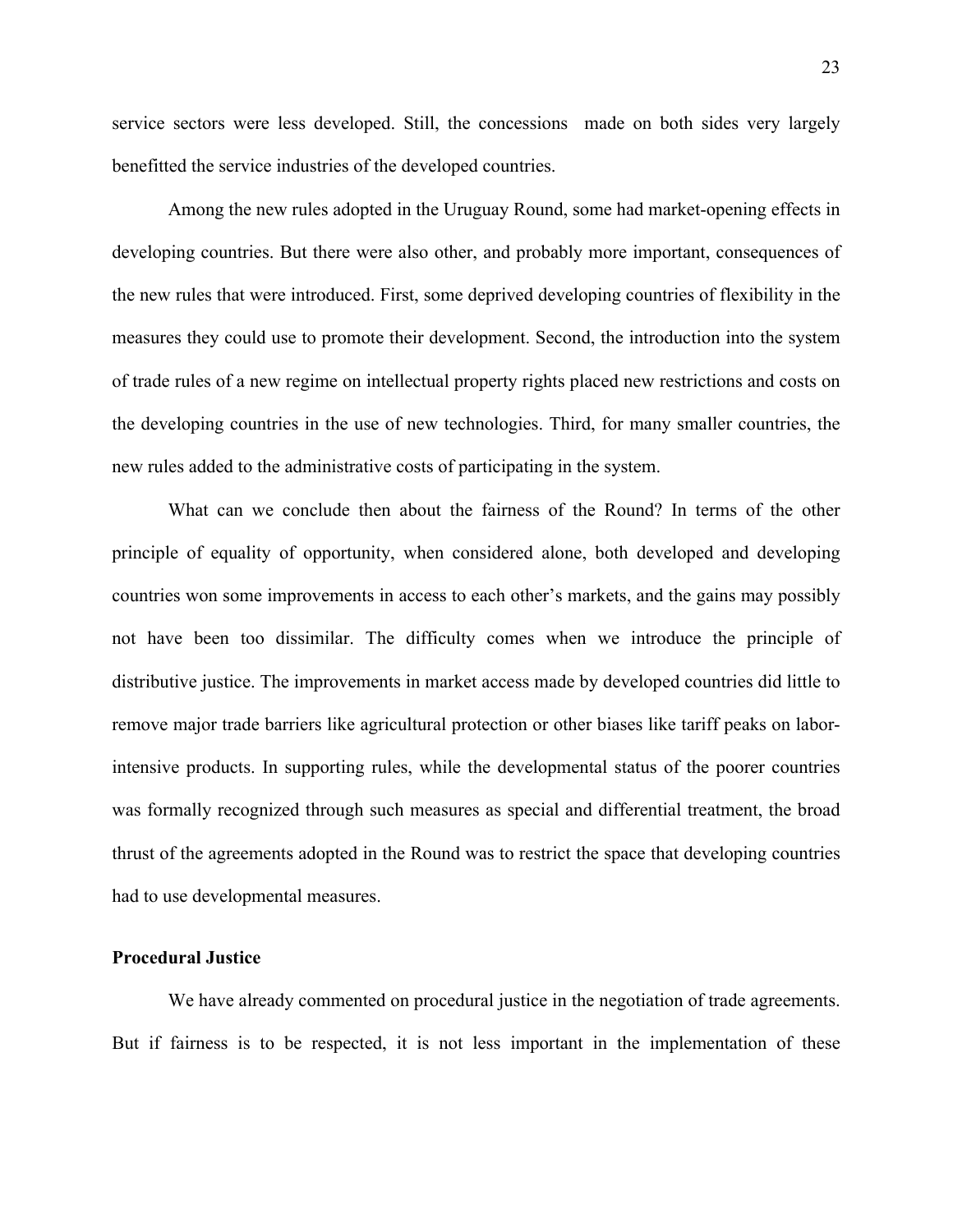agreements. A fair dispute settlement procedure is necessary to resolve the differences in interpretation of rules that inevitably arise.

Most commentators would agree that the dispute settlement procedure established in the WTO has worked well. No one has seriously questioned the impartiality of the Dispute Settlement Body. Moreover, it has been careful in its judgments not to venture beyond the limits set by the rules that were established consensually by the member countries. Of course, trade lawyers and diplomats have often disagreed with the particular judgments made in specific cases. Each adjudicator brings his or her own normative or causal beliefs to the interpretation of the rules and the review of the evidence, but – as we observed in the introduction – so long as the process is conducted impartially, its fairness is not in question.

One major complaint that can be made against the dispute settlement procedure is that it demands specialized legal and informational expertise to present and argue a case. Many smaller and poorer countries are thus put at a serious disadvantage since they have numerous other competing claims on their limited resources.<sup>12</sup> It has also sometimes been argued that smaller countries are at another disadvantage in disputes with large countries because their power to enforce any ruling by the Dispute Settlement Body is slight. If a small country is authorized to raise its import duties against a large country because the latter fails to conform to a ruling, the effect of its action will be much less than if the positions are reversed. However, the experience so far has been that – for reputational reasons – the powerful have been willing to respect the rulings of the Dispute Settlement Body.<sup>13</sup>

 $12$  For a discussion of this point, see Hoekman and Mavroidis (2000).

<sup>&</sup>lt;sup>13</sup> For a more detailed discussion of fairness in the dispute settlement process, see Brown and Stern (2009).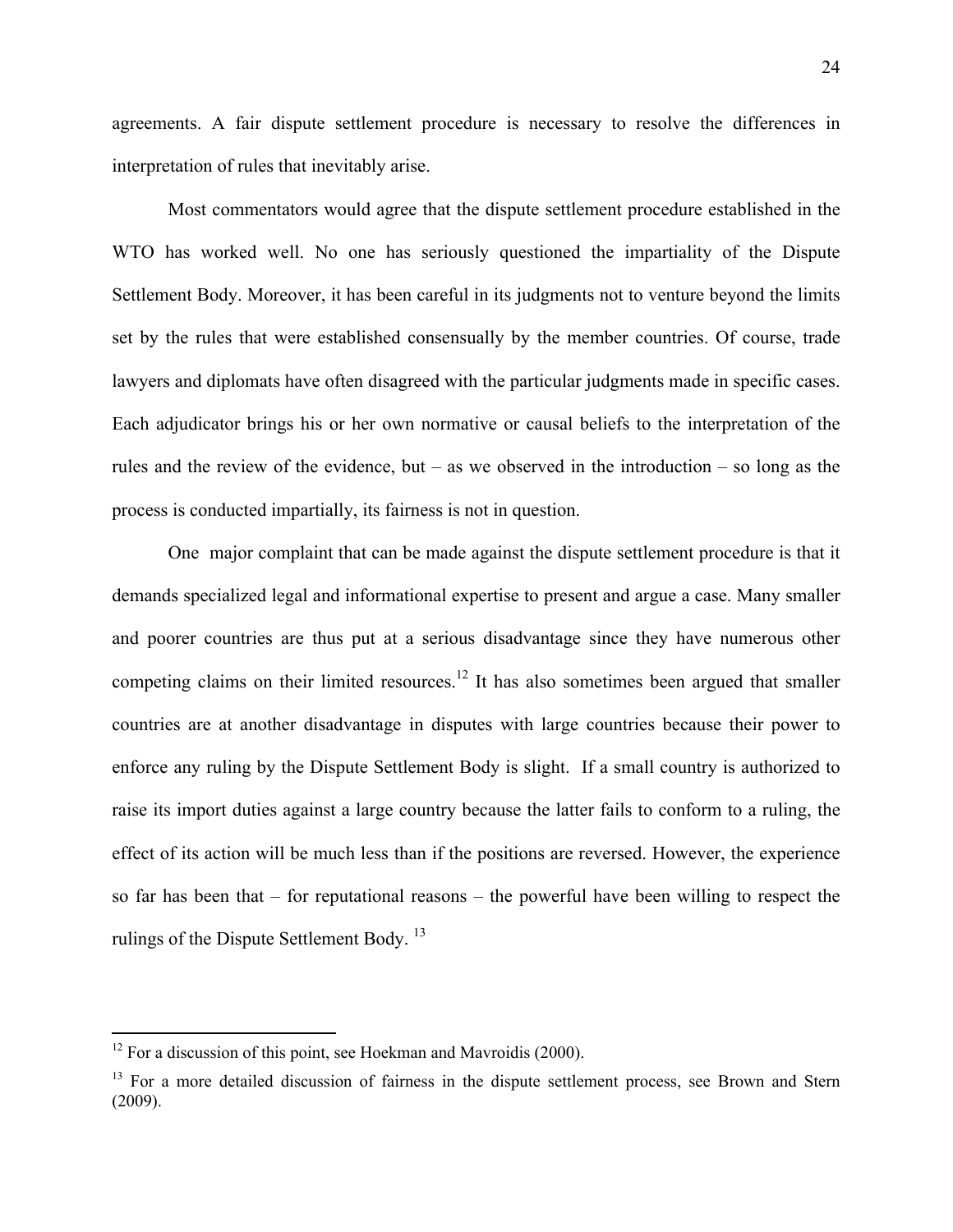#### **VII. Conclusion**

The completion of the Uruguay Round and the founding of the WTO were a milestone in the long struggle to establish a rules-based system governing multilateral trade relations. The evolution of this system has made possible, though it has not assured, the advancement toward greater economic equity in trade relations.

Ideas of fairness have been translated into practice through successive rounds of negotiations. For the large developed countries – primarily the United States and the European Union – a key issue in the negotiation of greater market access and improved rules has been whether benefits have been perceived to be reciprocal. Through these negotiations, they have moved gradually toward the realization of greater equality of opportunity in their trade relations. However, for the growing membership of emerging or developing countries – many of whom were non-members or only passive members until the Uruguay Round – we have argued that, in the name of fairness, equality of opportunity should also be qualified by the principle of distributive justice.

Taking greater equality of opportunity on its own, its realization in negotiations between developed and developing countries has been difficult to assess. The differences between these countries, and among the developing countries themselves, in levels of living and economic structures have not allowed any close matching of reciprocal benefits. Still, though there have not necessarily been reciprocal gains in market access or in the improvement of rules, the imbalances may not have been too great for most countries. The rounds of negotiations conducted so far, however, have left some long embedded impediments to trade on both sides largely untouched.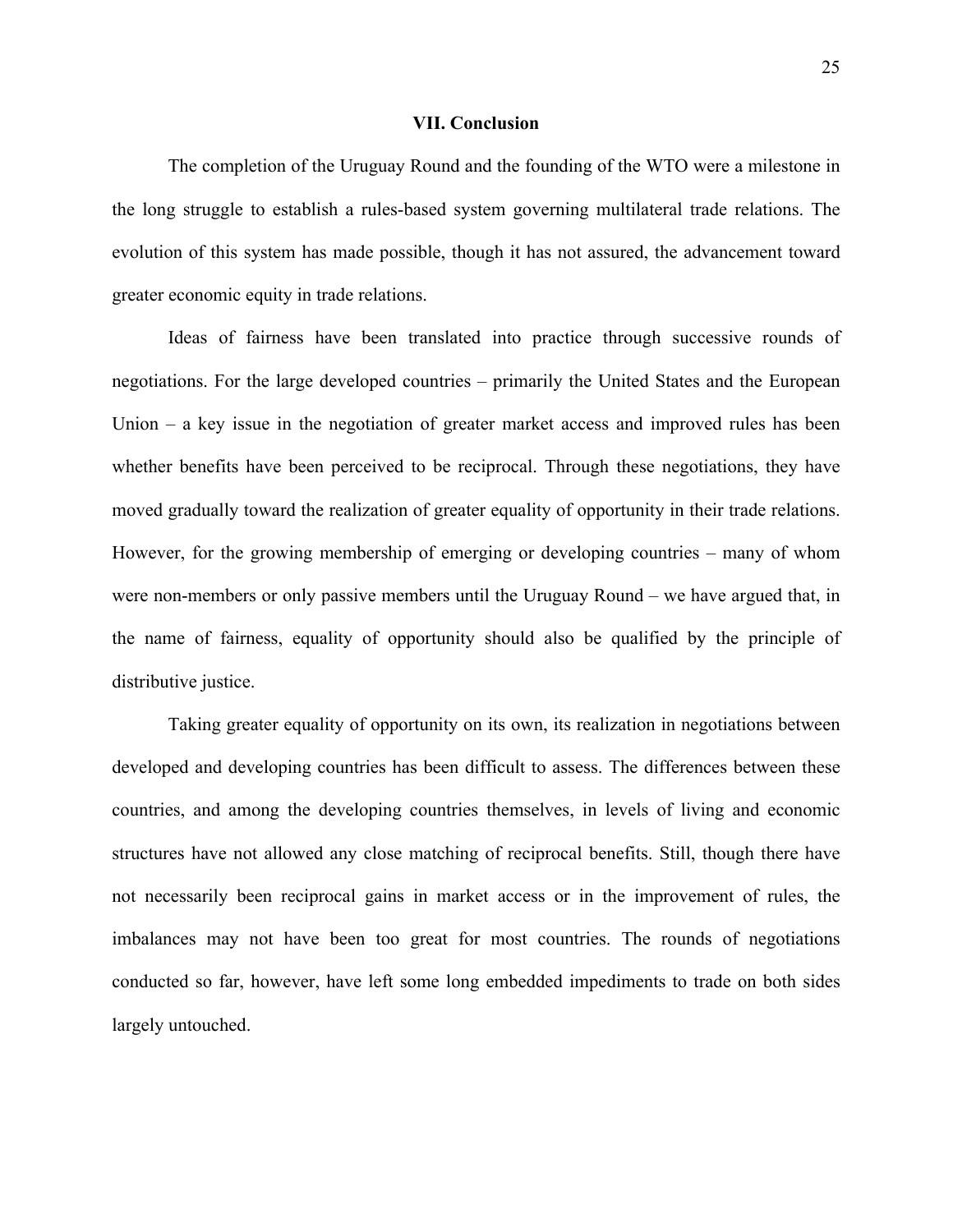In qualifying the principle of equality of opportunity to meet the demands of distributive justice, the weight given by an impartial spectator to the latter depends on his or her causal, as well as, normative beliefs. There are valid differences of view about the place of protectionist trade measures in national economic development. The same spectator may, moreover, very reasonably modify his or her causal beliefs in the light of the size and resource endowment of the specific country or countries being considered. In other words, if fairness is defined by equality of opportunity qualified by a sense of distributive justice, we have to accept that there is always scope for differences in impartial judgments about the fairness of any trading system. The best we can do is to ensure that the system accommodates these differences of view by not allowing one viewpoint to dominate the rules and procedures.

#### **References**

- Brown, Andrew G., and Robert M. Stern. 2009. "Issues of Fairness in WTO Dispute Settlement," in James C. Hartigan (ed.), *Trade Disputes and the Dispute Settlement Understanding of the WTO: An Interdisciplinary Assessment.* Frontiers of Economics and Globalization, Volume 6, Emerald Publishing Ltd.
- Brown, Andrew, and Robert M. Stern. 2008. "What are the issues in using trade agreements to improve international labor standards?" *World Trade Review.*7:2, 331-357.
- Brown, Andrew, and Robert M. Stern. 2007. "Concepts of Fairness in the Global Trading System," *Pacific Economic Review.*12:3 293-318.
- Cedro, Rafael Rosa, and Bruno Furtado Vieira. 2010. "John Rawls' Justice as Fairness and the WTO: A Critical Analysis on the Initial Position of the Multilateral Agricultural Negotiation," *The Law and Development Review* 3:2, 5.